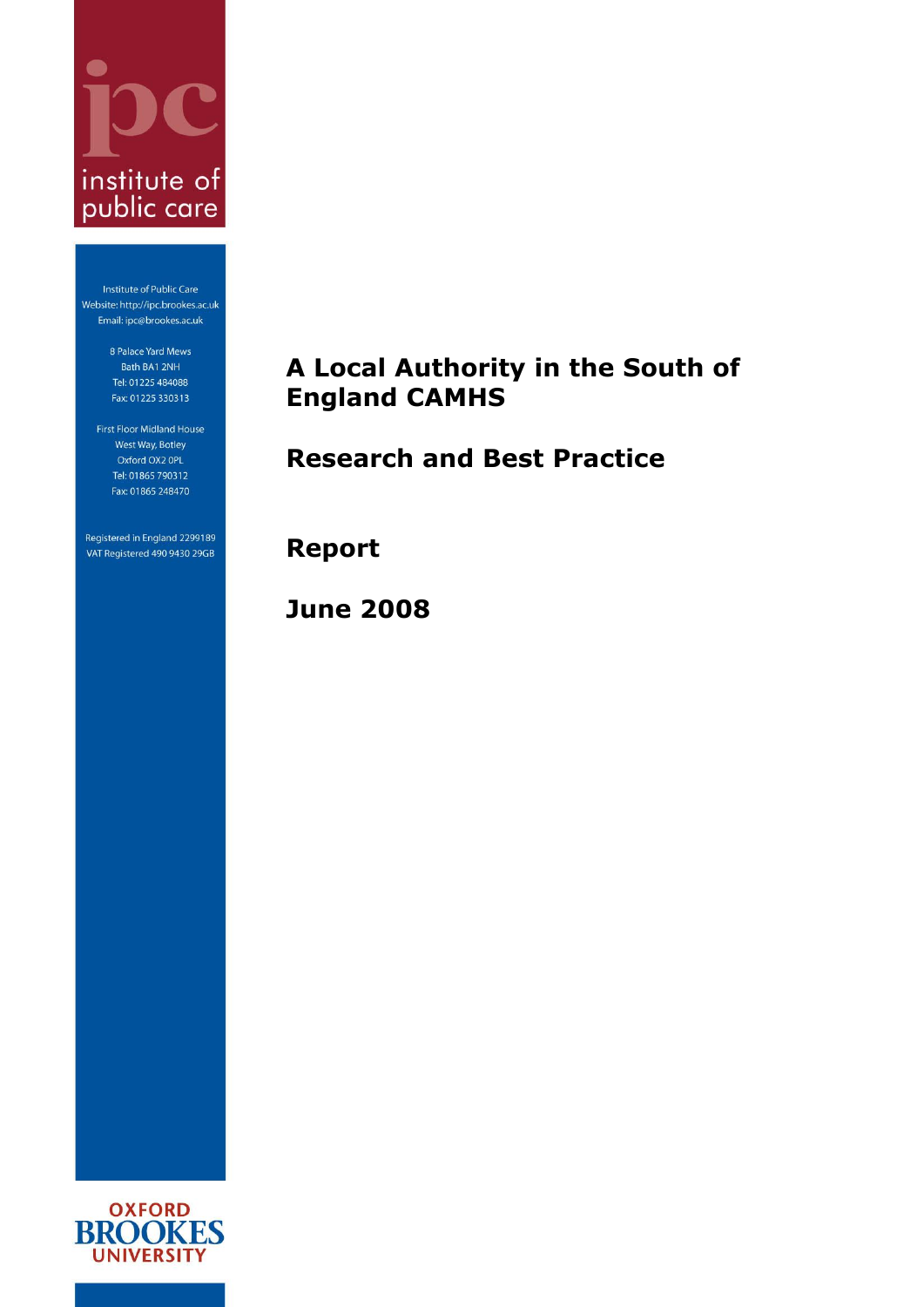# **[Research and Best Practice](#page-0-1)**

# **Report**

# **1 Introduction**

The Institute of Public Care (IPC) has been asked to support a project to develop improved services for children and young people with severe challenging behaviour or conduct disorder in a local authority in the South of England. A key element of this project is the identification of key messages from available research and best practice literature about the nature of the problem, how to intervene effectively, and what systems should be in place to ensure the best possible outcomes for this small but 'high risk' group.

This paper has been developed for the Project Steering Group and the wider group of stakeholders. It is hoped that the paper, combined with feedback from stakeholders and further in-depth case analyses, will form the basis of a further final report which, combined with the analysis of local needs and services, will help to shape the direction for change in a local authority in the South of England.

The report comprises the following sections:

```
Section 2: Definitions
Section 3: Prevalence
Section 4: Risk and Resilience Factors
Section 5: The Impact of Conduct Disorder and Severe Challenging 
Behaviour
Section 6: Identification and Assessment
Section 7: Interventions
Section 8: Care Pathways
```
# **2 Definitions**

All children are occasionally badly behaved and disobedient. If bad behaviour continues for several months, or is beyond the normal age period for misbehaviour, or seriously breaks the accepted rules, then there may be a more acute problem which is known as conduct disorder. Conduct disorders affect a child's development and ability to lead a normal life and causes them, their families and their schools considerable distress.

Joint NICE and Social Care Institute for Excellence (SCIE) guidance TA102 (2006) defines conduct disorder and oppositional defiant disorder (ODD) thus:

# **2.1 Conduct Disorder:**

*"A repetitive and persistent pattern of antisocial aggressive or defiant conduct".*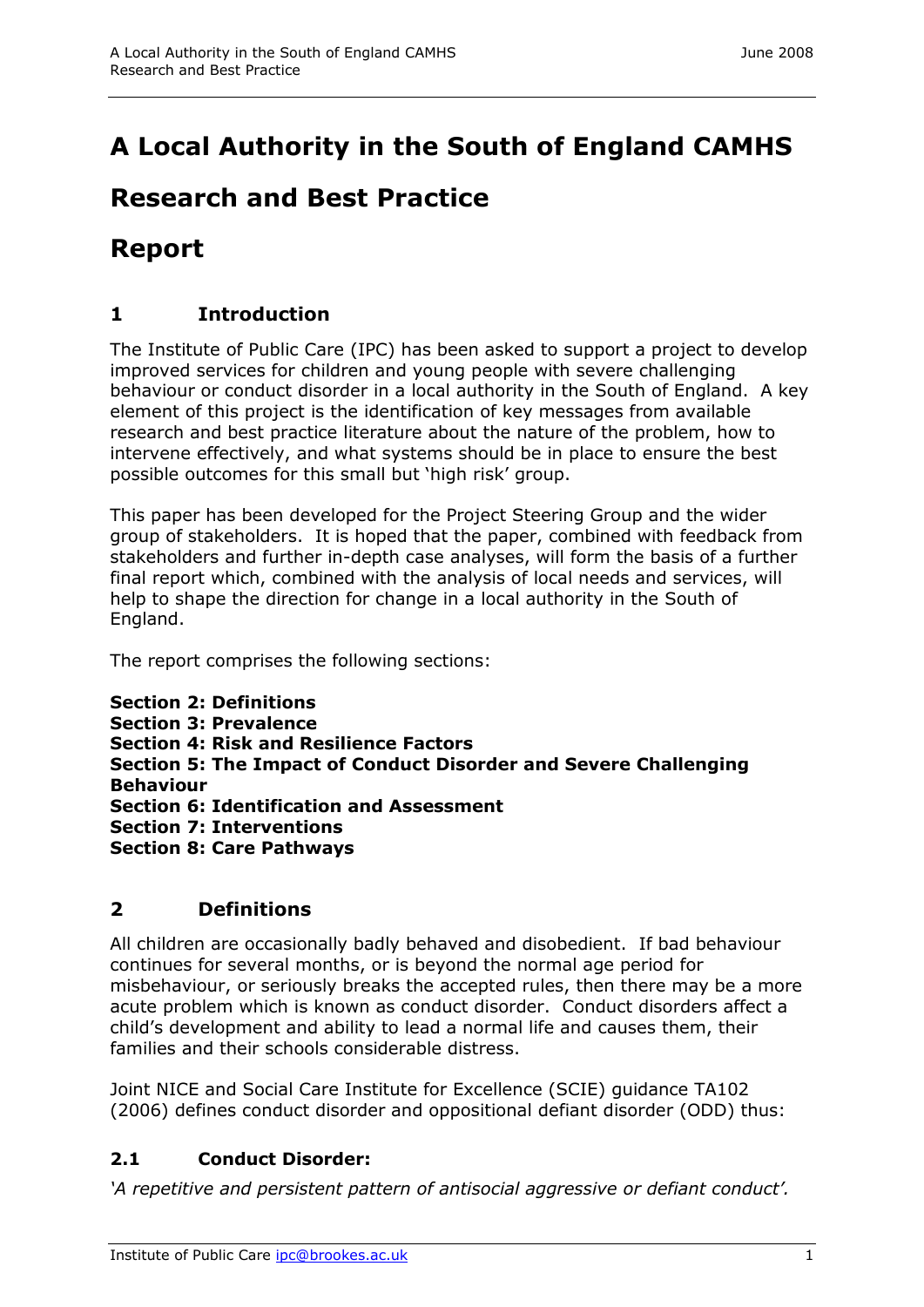#### **2.2 Oppositional Defiant Disorder:**

'Persistently hostile or defiant behaviour outside the normal range, but without aggressive or antisocial behaviour'.

These can be further subdivided into socialised conduct disorder, unsocialised conduct disorder, conduct disorders confined to the family context, and ODD. They consist of a family of symptoms which are best thought of as overlapping and related, with ODD regarded as a less extreme form of conduct disorder. A distinction between childhood onset (before age 10 years) and adolescent onset (10 years or older) is also made (NICE, 2006).

ODD is characterised by temper outbursts, arguing with adults, disobedience, deliberately annoying others, passing on blame, being easily annoyed, and being angry, resentful, spiteful and/or vindictive. Socialised and unsocialised conduct disorders are characterised by telling lies, fighting, bullying, staying out late, running away from home, playing truant, being cruel to animals or people, or serious criminal behaviour such as robbery, rape or using weapons. The difference between these two subtypes lies in the solitary (e.g. running away, playing truant) or group-based nature (e.g. fighting, bullying, and using weapons) of the problem behaviours (Green *et al.*, 2004).

Symptoms of these subtypes of conduct disorders can be further classified along the dimensions of overt/ covert behaviours (e.g. bullying/truancy), and destructive/ non-destructive behaviours (e.g. vandalism/defiance) (Joughin and Morley, 2007).

# **3 Prevalence**

Conduct disorder is the most common form of mental disorder in childhood, and its prevalence around the world is thought to be rising in both genders and in all social classes and family types (Collishaw et al., 2004; Scott, 2007). In Britain, the most recent data shows that conduct disorder occurs in 5.8% of all children and young people. It is more common in boys than girls; boys comprise 69% of those with conduct disorders overall (BMA, 2006). However, there are significant variations in prevalence rates along a number of dimensions outlined below.

## **3.1 Age of Onset**

There are variations in the prevalence of conduct disorder depending on age, particularly according to subtype. Between the ages of 5 and 10, 6.9% of boys and 2.8% of girls in Britain have been found to have a conduct disorder, whereas for adolescents between the ages of 11 and 16 prevalence is more equal (8.1% and 5.1% respectively) (Joughin and Morley, 2007). The prevalence according to age of onset varies by subtype, with ODD the most common type below the age of 11, but the socialised conduct disorder subtype is far higher above this age (Green *et al*., 2004). There are different developmental pathways for early onset and later onset conduct disorders (Davis *et al.,* 2000) which are considered later in this paper. However, the key message from research is that the likelihood of disordered conduct continuing into adulthood is higher for those with early onset conduct disorder (Moffitt 2003).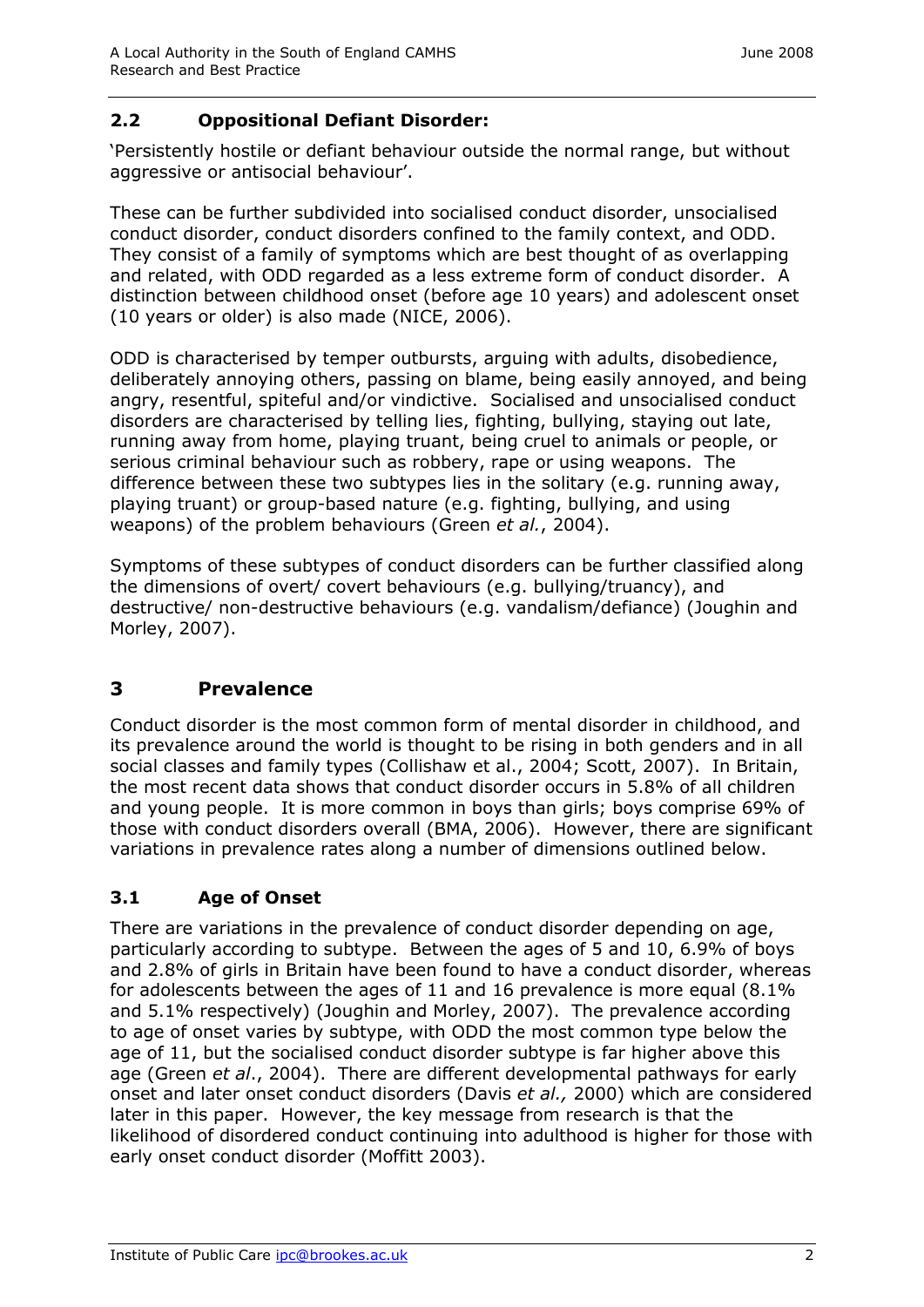#### **3.2 Gender**

The symptoms exhibited by those with conduct disorder vary according to gender also, although boys dominate in all subtypes, tending to show more confrontational behaviour and more persistent symptoms (Green *et al*., 2004). The onset of conduct disorder symptoms prompting referral to mental health services tends to be later for girls, mainly between the ages of 14 and 16, compared with most commonly between the ages of 8 and 10 for boys. Girls tend to exhibit less aggressive behaviour, and instead tend to show more anxiety-related problems. Consequently it has been suggested that, as girls' difficulties have been less visible to public authorities (for example, through fewer formal exclusions from school, or as young offenders), they tend to have been overlooked, both in terms of research into their mental health needs, and effective practice in interventions to treat or prevent their particular tendency to covert and destructive problem behaviours (Joughin and Morley, 2007).

#### **3.3 Refugee and asylum seekers**

Research into prevalence rates of conduct disorders amongst children in this vulnerable group is extremely problematic, not least because of the stigma attached to expressing a mental health need in relation to their immigration status. However, it is known that children in these circumstances have an elevated prevalence overall of mental disorders, and in light of the greater risk of having been subject to multiple and traumatic stressors, are therefore highly likely to be an over-represented group amongst children with conduct disorders, over and above any other predisposing risk factors resulting from their religious or cultural background (BMA, 2006). The mobility of refugees and the unpredictability of future disasters means planning for this group will always be difficult. Initiatives to address their specific needs include services developed by the refugees themselves, including assessment and treatment by refugee doctors.

#### **3.4 Looked after children**

Children and young people who are looked after have high prevalence rates of conduct disorder. More than one third of the 5-10 age group, and 40% of those aged 11-15 have some form of conduct disorder, although prevalence rates are higher for some forms of care than others. Those in foster care seem to experience fewer conduct problems than those in residential care (ONS, 2003). Research suggests that specialist mental health services consider changing the care arrangements or education environment of looked after children as possible interventions, in preference to labelling them psychiatrically disordered, and to ensure that residential social workers have the appropriate training to deal with those children with psychiatric disorder. This group's needs are frequently unmet, as it seems that less than 1 in 10 looked after children have positively good mental health (Ford, Vostanis, Meltzer and Goodman, 2007).

## **3.5 Black and Ethic Minority Children and Young People**

Prevalence of conduct disorder amongst children and young people from black and ethnic minority backgrounds is uncertain (Green *et al*., 2004) although there is evidence to suggest that prevalence rates may be higher than for white children as a result of greater exposure to important predisposing risk factors such as deprivation, discrimination and poor education (BMA, 2006). It has been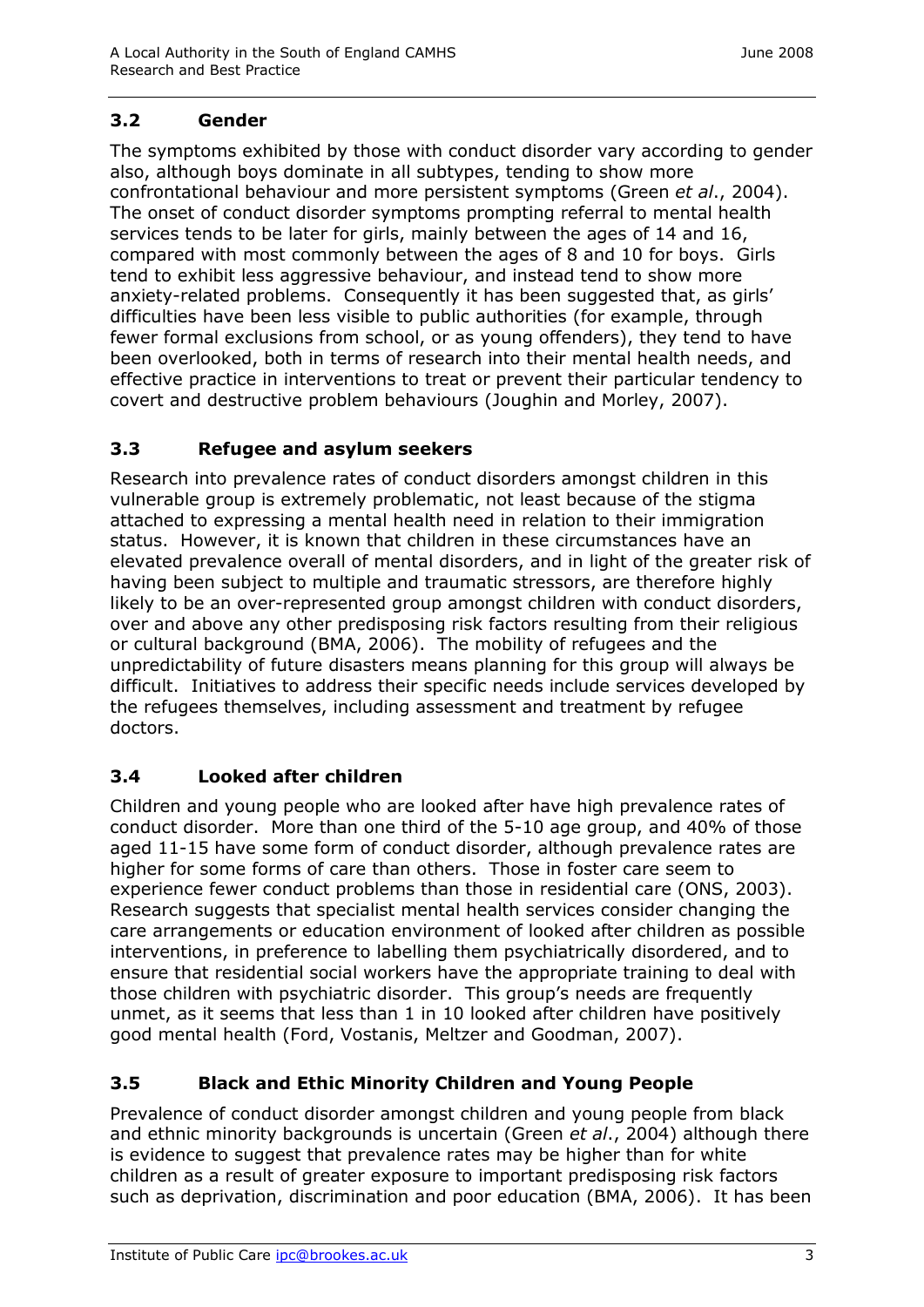suggested that children from a black or minority ethnic background are less likely than white children to have unsocialised conduct disorder (Green *et al*., 2004).

There is, however, clear evidence that children and young people from black and ethnic minority backgrounds are less likely to have mental disorders identified, and also that those who access mental health services are more likely to have reached 'crisis point', to access these services through the criminal justice system, and to receive more coercive treatments (Youngminds, 2005). Little is known about how to make early intervention and treatment programmes more sensitised to needs of black and ethnic minority families, an imperative if current poor service uptake and completion rates are to be improved (NICE, 2006).

Differences arising from ethnicity affect a sizeable minority of children, given that children and young people from black and ethnic minority backgrounds make up about 20% of the total population aged under 20, and are also over-represented amongst looked after children, a group at high risk of conduct disorders (Youngminds*,* 2005). A gap exists in the research literature on conduct disorder (and mental disorders more generally), the influence of ethnicity on the developmental pathways it follows, and also the symptoms experienced (*ibid*).

## **3.6 General Health**

Two thirds of children with conduct disorder have either a physical or developmental problem as well, compared with half of the general population, and their overall health is more far more likely to be reported by their parents as being either fair or bad. Most common problems relative to the general population include bed wetting, speech or language problems, co-ordination difficulties, asthma and eyesight problems (Green *et al*., 2004).

## **3.7 Young Offenders**

Prevalence of conduct disorder amongst young offenders is likely to be particularly high, with the lowest estimate of prevalence of mental health disorders more generally thought to be 40%, rising to as high as 89% (BMA, 2006). There are however, gaps in the research literature on this group of young people, because of the practical difficulties experienced by researchers in interacting with this group. One recent study showed a prevalence rate of conduct disorder of 32%, with no significant differences between violent and non-violent offenders, although this was based on self-reported data (Anderson *et a*l., 2004).

Additionally, research undertaken by the Youth Justice Board in 2004-2005 found patchy provision by CAMHS services nationally for this group, and few examples of formal and regular contact between Youth Offending teams and CAMHS. It was found that CAMHS staff often felt ill-equipped to deal with young offenders and that there were systematic problems in the identification of those with current mental health needs (Harrington and Bailey, 2005). In addition, there are specific problems attached to treating this group using family and peer group based interventions.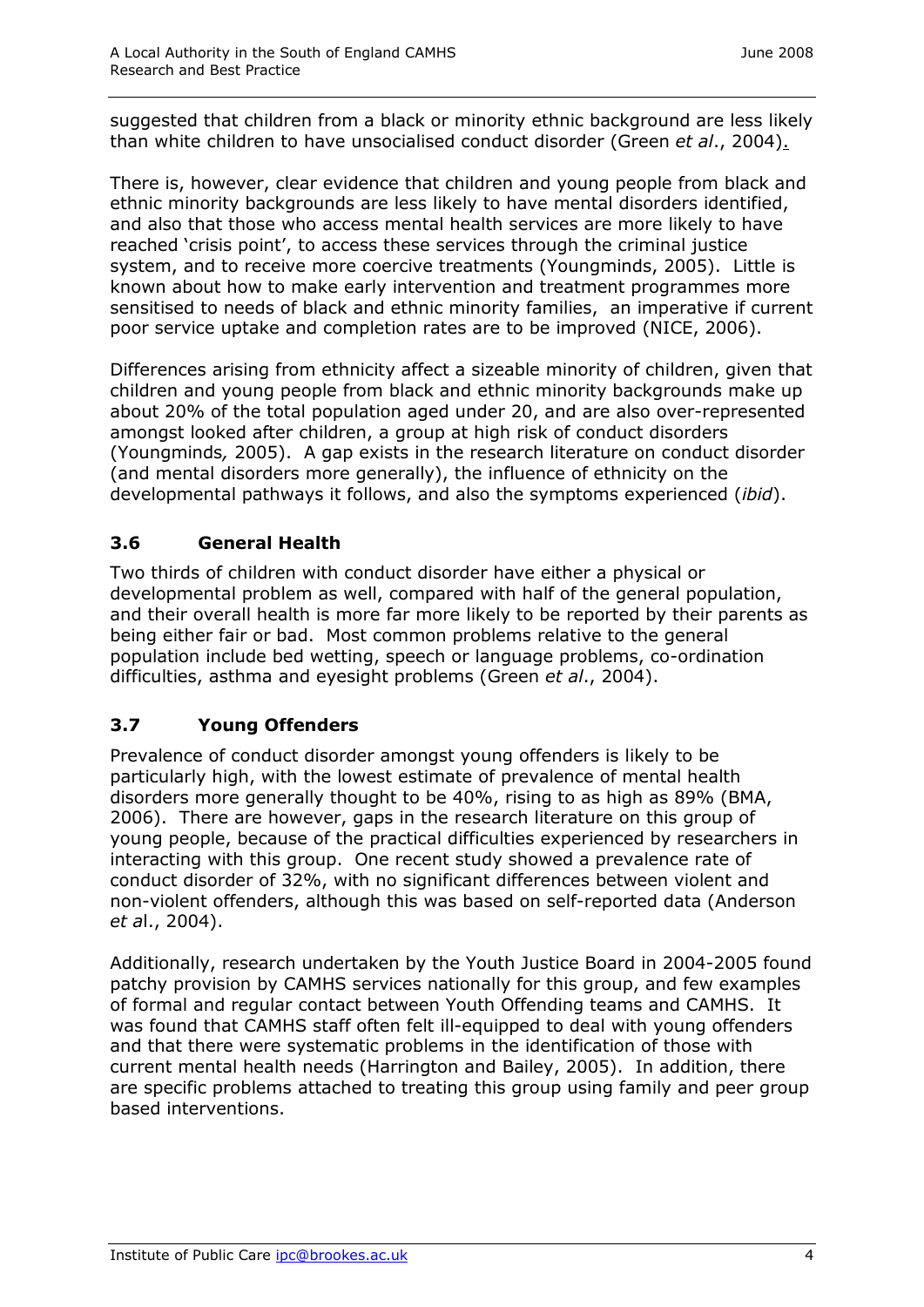## **3.8 Substance Misuse**

Research indicates a clear association between conduct disorder, use of illicit drugs and violent antisocial behaviour by boys. In particular, recent research of self reported mental disorders amongst young offenders showed a high level of co morbidity between conduct problems and substance misuse (Anderson *et al*., 2004). This research showed that those engaged in substance misuse were less likely to engage with treatment services, and of those who did, substance misuse problems tended to be treated in isolation from conduct problems. The need to address ways of engaging and preparing young people for engagement with specialist services was highlighted, as was the need for specialist mental health services to develop and communicate clear operational and referral criteria.

## **3.9 Family and Household Characteristics**

Conduct disorders are more prevalent amongst those who live in single parent households, large families, with other step children, with poorly educated and/or unemployed carers, in low socio-economic households and communities, or with someone who is disabled. Conduct disorders are also more prevalent amongst those who are living with a mentally-ill parent, a parent who has experienced a major stressful life event, or a family who have poor relationships (Green *et al.,* 2004). The high prevalence of conduct disorders amongst children and young people living in these circumstances reflects the difficulties of growing up in poverty and in hard-pressed families and neighbourhoods.

## **3.10 Co morbidity**

Children with conduct disorder are more likely than the rest of the child population to experience physical and developmental problems (Green *et al.,* 2004). In addition, around half of children with conduct disorder also have some other form of mental disorder, with ADHD, depression and hyperactivity being the most common combinations (Joughin and Morley, 2007; Richardson and Joughin, 2002). Those with multiple problems are more likely to be boys (ONS, 2004). Those with early-onset conduct disorder are particularly likely to have ADHD and anxiety disorders and those with adolescent-onset post traumatic stress disorder, alcohol and substance misuse problems, and multiple (+6 diagnoses lifetime) co morbidity (Connor *et. al*., 2007). Those with multiple disorders are also far more likely than those with conduct disorder alone to experience physical and developmental problems (ONS, 2004).

As with age of onset and variations in subtype, there are gender variations in co morbid problems also, with girls tending to present more frequently with anxiety, substance misuse or eating disorders than boys (Langsford, Houghton, Douglas and Whiting, 2007). The co morbidity of conduct disorder with other disorders also varies according to subtype of conduct disorder, with the unsocialised subtype showing the highest co morbidity rates (Green *et al.,* 2004) Those with multiple disorders are also more likely than those with conduct disorder alone to be at greater risk of suffering more serious symptoms (BMA, 2006). Thus, there is great variability between children or young people's experience of symptoms, and consequently, those with multiple problems account for approximately one third of those using specialist mental health services (BMA, 2006).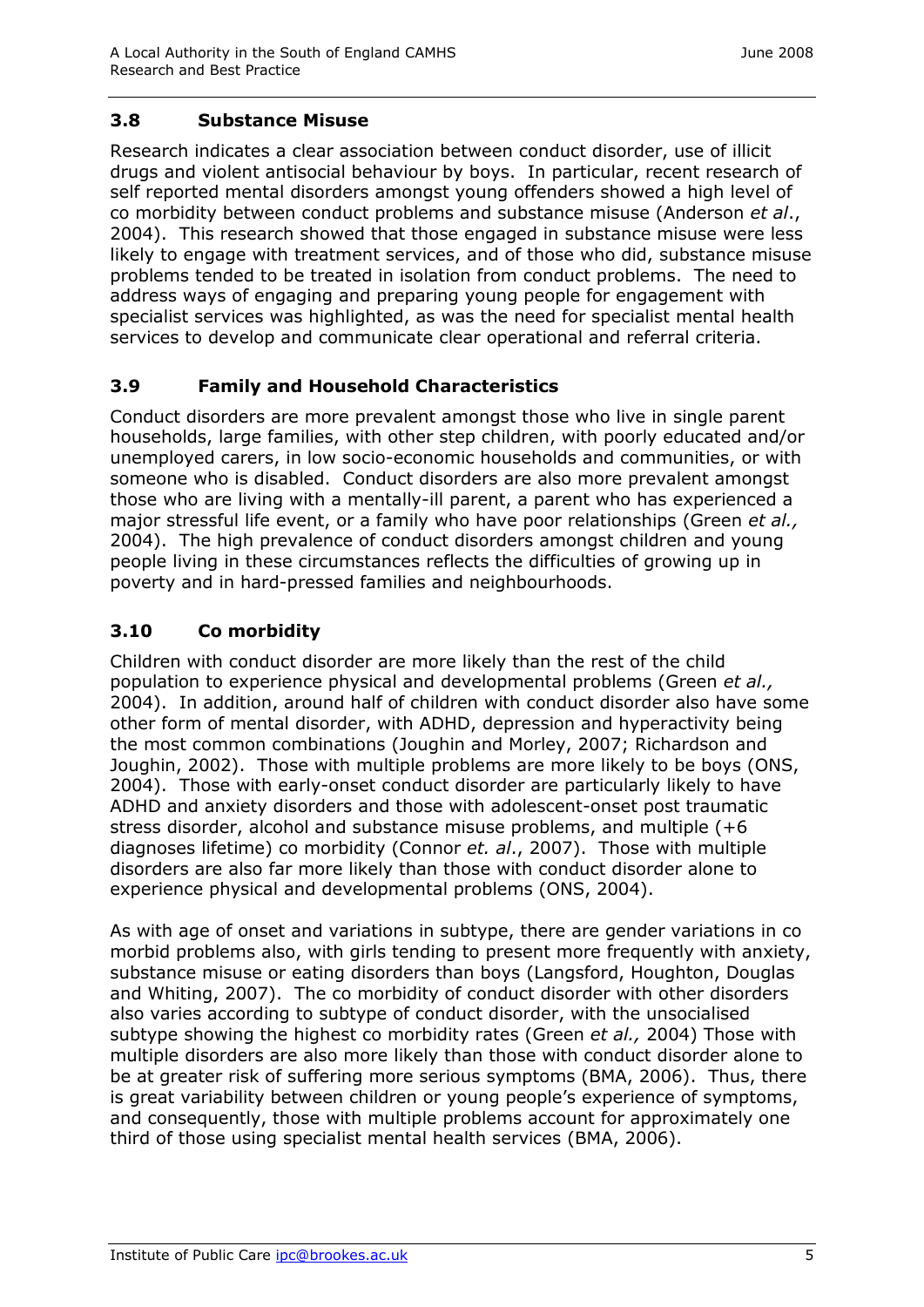## **3.11 Learning Disabilities**

About 0.3% of children have moderate or severe learning disabilities caused by a range of factors, from brain injury at birth to genetic disorders. Within this group, around 50% have significant mental health problems, and amongst these, aggressive behaviours are common (around 40%). It is recognised that challenging behaviour of this kind is often learned and can be considered as a form of communication (Joughin and Morley, 2007).

#### **3.12 Persistence of and Developmental Pathways for Conduct Disorder**

There are additional differences both in conduct disorder symptoms and outcomes for individuals which depend upon the age of onset. Significant repeated 'in flows' and 'outflows' of individuals take place, with fewer than half of those identified with conduct disorder in early childhood becoming adolescents with a conduct order (Utting, Montiero and Ghate, 2007). Early onset conduct disorder tends to be the more persistent and associated with ODD compared with adolescent onset disorder. However, of those with adolescent onset conduct disorder, only between 3% and 5% exhibited symptoms in early childhood, and these include significant numbers of girls (Joughin and Morley, 2007).

Although early onset ODD has the poorest lifetime prognosis, with persistence estimated as 10%, a majority of those whose ODD desists go on to develop other serious forms of emotional or conduct disorders. The overwhelming majority of individuals with early onset ODD have other co morbid disorders, and ODD tends to have preceded the development of these other disorders. This early onset ODD with co morbidity is difficult to treat once adolescence is reached (Nock, Kazdin, Alan, Hirpi, Kessler and Ronald, 2007). Those with the most persistent conduct disorder also tend to have special educational needs.

This persistent form of early starter conduct disorder seems to follow a clear developmental pathway beginning with oppositional and defiant disorders in the preschool years, progressing to aggressive and non-aggressive symptoms in middle childhood, and develops into the most serious symptoms by adolescence including violence. Additionally, there is an expansion in the number of settings across which the symptoms take place, from home to preschool, then to school and finally the broader community. ODD is therefore a sensitive predictor of subsequent conduct disorder and is the primary developmental pathway for delinquency in adolescence and for conduct disorder in adulthood (Davis *et al*., 2000)

The persistence of conduct disorder is not thought to be linked to either gender or physical illness, but rather is related to a number of family, household and social characteristics. Conduct disorder tends to persist more for those children living in single parent households, in rented accommodation, in low income households, and / or with a mother in poor health (Meltzer, 2003).

It is well–established that between 40 and 50% of individuals who have had any form of conduct disorder as children go on to develop antisocial personality disorder as adults. Furthermore, those who do not go on to develop antisocial personality disorder as adults frequently experience a range of other psychiatric disturbances or antisocial behaviours including schizophrenia, obsessivecompulsive disorder, violence, substance abuse and theft (Richardson and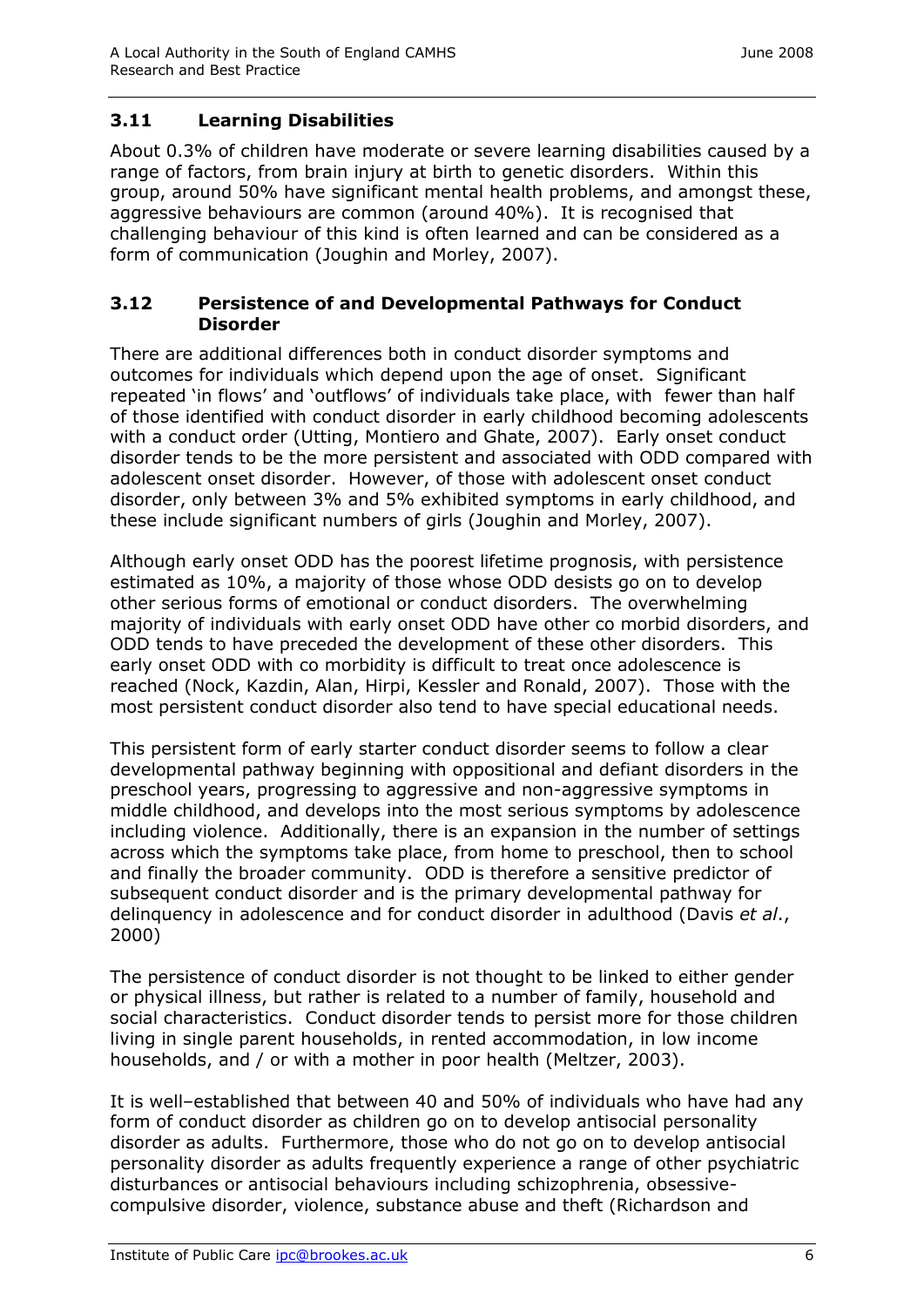Joughin, 2002; Utting, Montiero and Ghate, 2007). Research suggests that it is possible to identify those adolescents who go on to become violent with almost 50% reliability as a result of conduct disorder exhibited at the age of 7 (ibid). Therefore, despite the risk of obtaining 'false positives' in identification of young children and with careful attention to avoid stigmatisation of individuals, there seems to be a good case on behalf of both public services and individuals for early interventions for those most at risk, and this is the case particularly for boys.

## **3.13 Service Users**

It is estimated that only 10% of children with mental disorders in general are in contact with specialist mental health services (Payne and Butler, 2003). Rates of diagnosis of conduct disorder in particular are low (estimated at less than 50%), leading to reduced referral rates and children with complex needs missing out on individual therapies (George, 2007). Furthermore, it has been estimated that only a quarter of children diagnosed with conduct disorder receive specialist treatment and that there are fewer than 1000 practitioners trained within NICE guidelines nationally (Scott, 2007). Other non-specialist practitioners may also lack appropriate training (BMA, 2006). A recent large national survey showed that almost a third of parents of children with behavioural and emotional disorders did not seek help because they felt stigmatised, and almost a fifth did not do so because they did not know where to go for help (*ibid)*. Such low rates of diagnosis and subsequent treatment of individuals for a disorder with high prevalence in the general population indicates a sizeable potential unfulfilled need.

# **4 Risk and resilience factors**

#### **4.1 Risk**

Recent research has demonstrated that conduct disorders have a strong genetic component (Woolgar and Scott, 2005). However, there is also a strong sociallypromulgated component to conduct disorders. The theoretical case for viewing conduct disorder as essentially preventable is endorsed by half a century of longitudinal large-scale studies in a variety of countries including the UK (BMA, 2006).

According to the NICE guidelines (ibid), pre-disposing risk factors for conduct disorder, as for a number of poor child outcomes, can be divided into three groups:

- Family factors.  $\bullet$
- Individual factors.  $\bullet$
- Environmental factors.

Alternatively, risk factors can be grouped according to those present in individuals, those due to schooling, and those present in communities. Either way, poor or abusive parenting practices where parents exhibit few positive behaviours appears to be a major cause of conduct disorder (Richardson and Joughin, 2002), as does parental mental ill health, with depression particularly predictive of conduct disorder (BMA, 2006; Harrington *et al*., 2000). Educational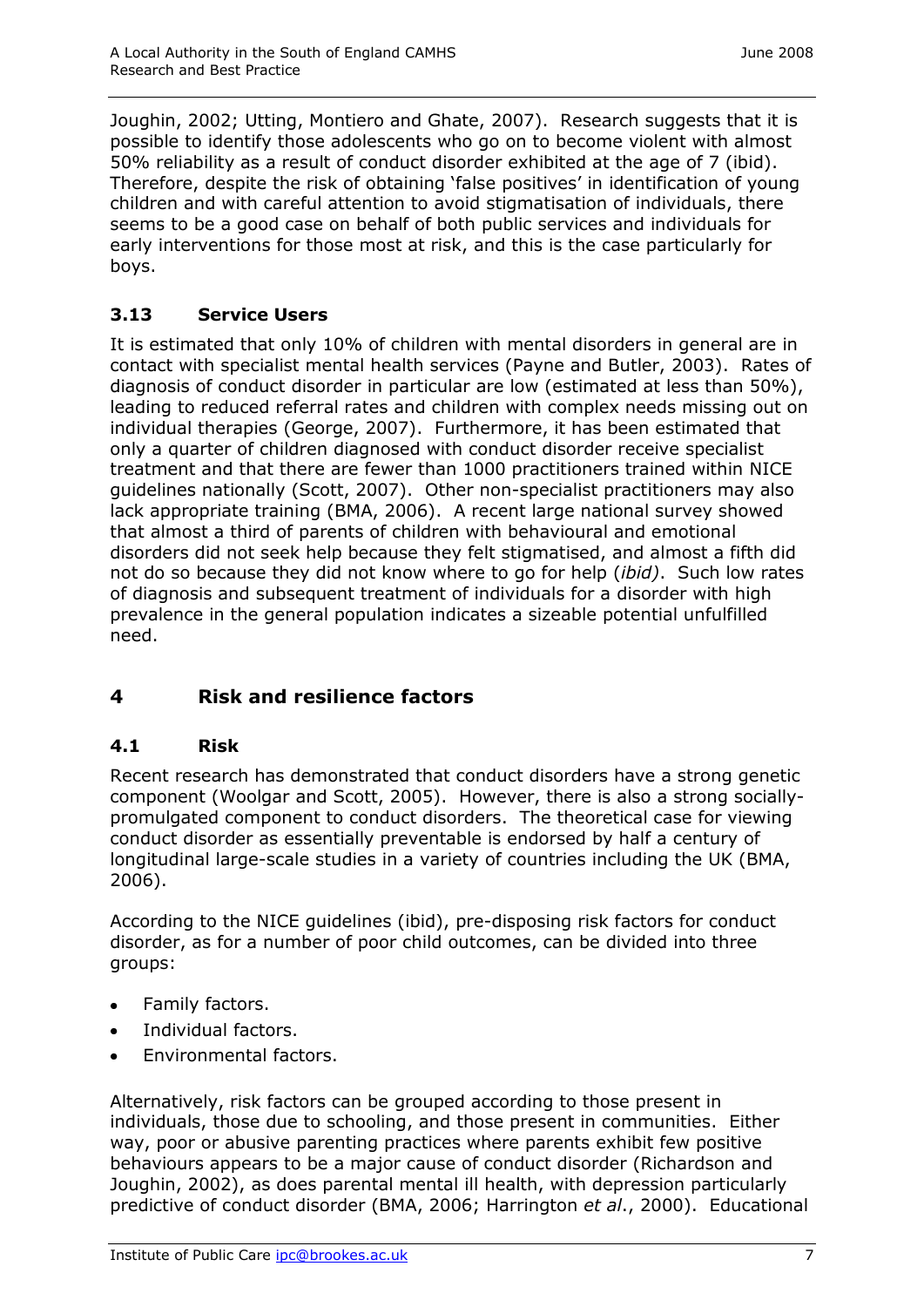factors, such as low scholastic achievement, and schooling in an environment where there are low levels of teacher satisfaction, poor cooperation and poorly defined and enforced rules, are also linked with conduct disorder, as is living in the circumstances associated with low socio-economic status, particularly the experience of poverty. Children with cognitive deficits or developmental delays, in some cases associated with brain damage, chronic illness or temperamental difficulties are also at high risk of developing conduct disorder (Richardson and Joughin, 2002).

Factors combine to increase the risk of developing conduct disorder and antisocial behaviour (Utting *et. al*., 2007). The relative importance of these factors to each other changes with age, with early onset disorders more likely to be linked to individual and family-based factors. The hypothesised developmental pathways of the most serious and persistent forms of conduct disorder suggest that these factors can combine at critical points or transition phases so that there are no single causes or appropriate treatments, but rather 'windows of opportunity' in which different interventions may prevent potential problems occurring (Davis *et al.,* 2000).

## **4.2 Resilience**

Some children appear to have a number of risk factors associated with an increased risk of developing behavioural problems, yet do not develop conduct disorders. Resilience refers to the ability to withstand or recover quickly from difficulties. Stress and resilience are therefore potentially complementary. Both stress and resilience can be characteristics of individuals, as well as families and communities. Critically, these characteristics can be inter-dependent. However, research into the cultural context of stress and resilience is lacking in both the UK and the US (Parrot et al., 2008)

The bulk of research into mental health problems has in the past focused on individual or child factors. This has more recently been challenged by researchers who suggest that the key unit of analysis should be the family. It is also known that inequality and poverty are significant contributory stressors in families with mental health problems. A recent analysis undertaken on behalf of the SCIE of the relative impacts of different stressors suggested that resilience or mediating factors comprise three sets:

- Biological influences on the child.  $\bullet$
- Relational influences in the mother-child discipline, child attachment, and  $\bullet$ positive modelling behaviour by parents.
- Factors indirectly affecting maternal and child functioning, such as income and social resources (Parrot et al., 2008).

Resilience in relation to these areas is explored below.

## **4.2.1 Promoting child-focused resilience: control and optimism**

Resilience appears to be enhanced by knowledge and understanding of positive steps that can be taken to overcome stressors. The ability to engage in self-help tends to develop a positive sense of self and a feeling of control. This is reflected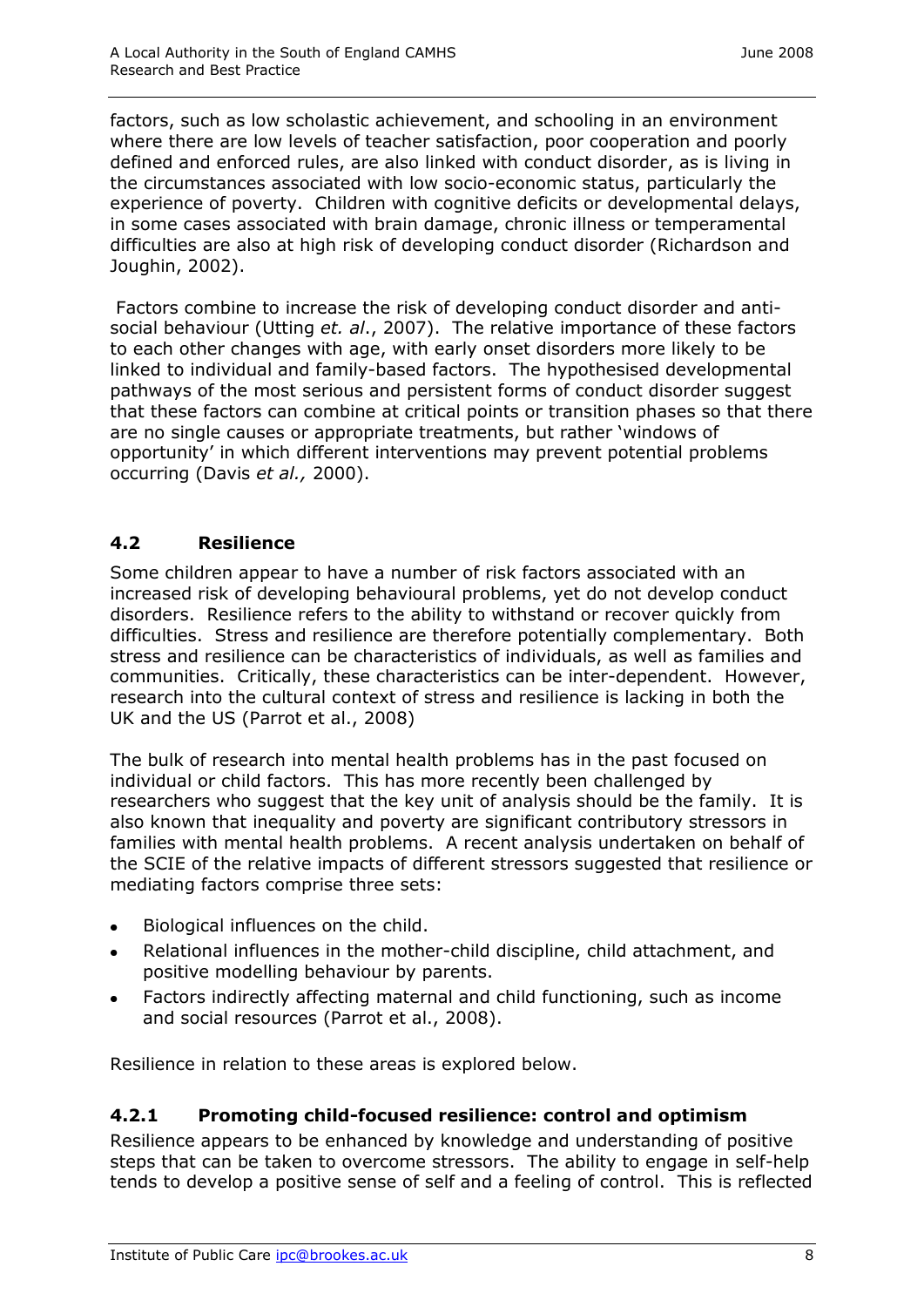in the emphasis within the best practice literature on cognitive behavioural approaches to conduct disorder.

#### **Resilience Research in Children: The Penn Resiliency Project (Gillham & Reivich, 2007)**

The Penn Resiliency Program (PRP) is a school-based intervention curriculum designed to build resilience, promote adaptive coping skills, and teach effective problem-solving. It aims to promote optimism, helping children and adolescents to respond to the daily challenges and problems that are encountered during their secondary school years. The skills taught in the programme are generic, and can be applied to many contexts of life, including relationships with peers and family members as well as achievement in academics or other activities. The programme has been found to be effective in helping to buffer children against the effects of stress, including more serious levels of stress such as anxiety and depression.

The PRP is a manual-based intervention comprising twelve 90-minute group sessions. The curriculum teaches cognitive-behavioural and social problemsolving skills and is based in part on cognitive-behavioural theories of depression by Beck, Ellis and Seligman. Students are encouraged to identify and challenge negative beliefs, use evidence to make more accurate appraisals of situations and events, and to use effective coping mechanisms when faced with adversity. In addition to the cognitive-behavioural component, students learn techniques for assertiveness, negotiation, decision-making, and relaxation.

The PRP (also known as the Penn Optimism Program, or POP, and the Penn Depression Prevention Program) has been tested extensively in various American settings and with diverse samples of participants. It has been shown to be effective at reducing depressive symptoms.

A new parent program designed to accompany the adolescent intervention is currently being developed at Penn University. In the parent program, parents learn to use the PRP skills in their own lives and to encourage their children's use of these skills. The expectation is that parents will model the PRP skills at home long after the school-based intervention groups have ended. In addition, adolescents and parents attend several booster sessions in the years following the intervention. The booster sessions review the critical concepts covered in the initial intervention. It is hoped that these new additions to the PRP will produce longer lasting intervention effects. Unlike the core programme, these additions are, as yet, unevaluated.

This 'PRP' programme is now being trialled in the UK as part of the UK Resilience Programme sponsored by the DCSF. The trial will end in December 2010. Manchester, Hertfordshire and South Tyneside are trialling the PRP with their Year 7 students as part of a Local Wellbeing Project, seeking to reduce problems such as depression and anxiety. The PRP is the first of six strands of the wellbeing project; the others will seek to promote resilience in other parts of the 3 local communities in question. For example, two of the strands will seek to enhance resilience by encouraging neighbourliness, and by working with elderly people.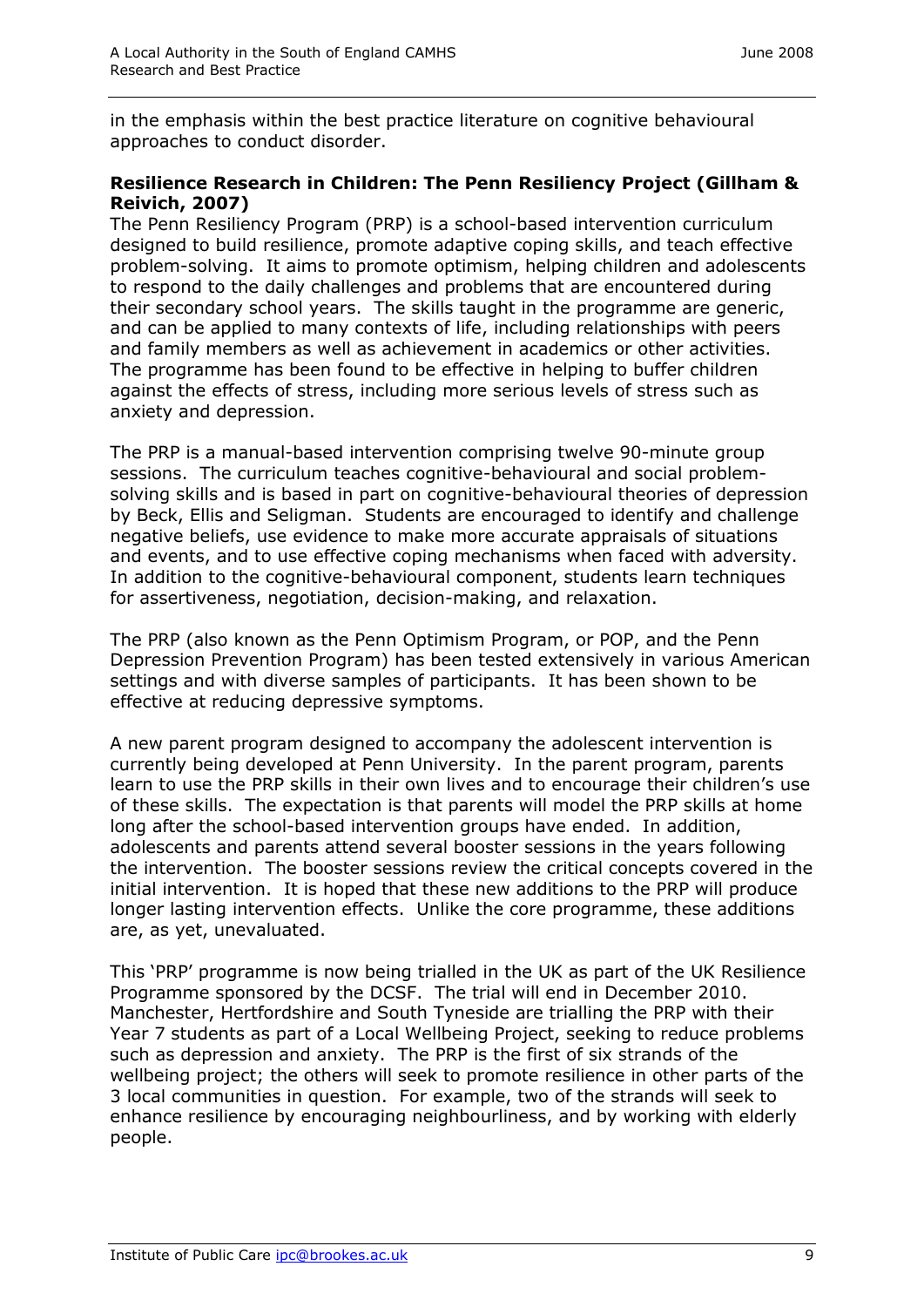#### **4.2.2 Parental factors in resilience, particularly parental mental health**

Not all children whose parents have mental health problems are adversely affected. However, parental bonding is affected by parental mental ill-health and good parental bonding is a foundation of resilience. It is estimated that 2 million children live in a household where at least one parent has a mental health problem, resulting from two policy changes in recent decades; adults with mental health problems now tend to live in the community, and child care practice now focuses on keeping birth families together. Mutual stressors experienced by both child and parent tend to have a cumulative effect. Child disruptive behaviour can result from parenting which is sometimes either withdrawn, or too intrusive, as a result of the parents' depression. Children can experience this as a loss, even though the parent is still present. Reaction to the loss can be exhibited as anger towards the parent. This tends to create a negative spiral of interactions; the anger prompts further withdrawal or intrusion by parents. Children may also experience fear for the long term. Paternal depression particularly promotes negative familial interactions, because of the increase in paternal irritability and cynicism (Parrot et al., 2008).

The research literature on promoting parental mental health and positive parenting is indicated in the earlier paper and is very wide-ranging. Of note is the absence of evidence-based approaches to promoting positive parenting among families who are already dysfunctional and whose children are presenting at Tiers 3 and 4. However, the recent review of innovative practice relating to NSF implementation of standards relating to emotional health and wellbeing (CSIP 2008) identified that parenting programmes such as The Incredible Years (Webster Stratton) can engage and work very effectively with harder to reach families (including fathers) presenting at Tier 3 where significant emphasis is placed on engagement and flexible hours of service delivery.

## **4.2.3 Community factors in resilience**

#### **Schools**

Schooling that provides a secure base and opportunities to develop social networks and self-esteem improves resilience. There is a wealth of best practice literature on how to promote healthy schools, including emotional health and wellbeing, to the benefit of the full range of pupils (from Tier 1 to 4). The recent research on resilience seems to suggest that addressing the 'whole school' environment is important even for children and young people whose needs take them beyond whole school approaches. Some of the key in-school initiatives are outlined below:

Social and Emotional Aspects of Learning (SEAL) is a universal primary school curriculum programme currently operating in 30% of primary schools nationally, aiming to promote calm, empathetic relationships between pupils. Development of similar materials for use in secondary schools is currently underway (SEBS). There are also similar plans in the Further Education sector. Learning from the National CAMHS Support Service (Rees, 2007) suggests that CAMHS engagement in the delivery of emotional health and wellbeing training to all school staff is desirable through these approaches. The Bristol Healthy Schools toolkit offers a good example of putting such health promotion into action – see below (Shears and Young, 2006).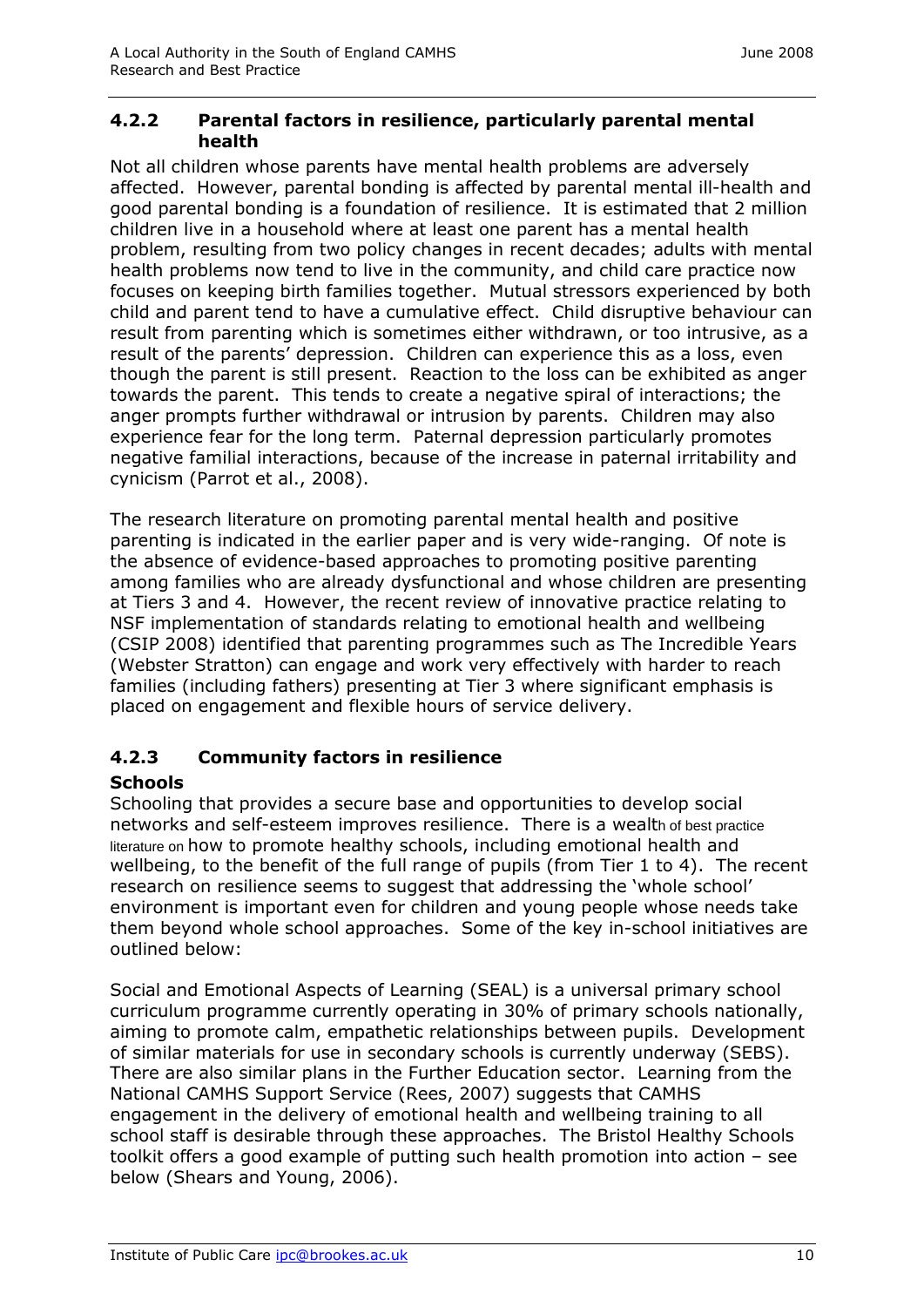However, these approaches address on individual classrooms, rather than the school environment as a whole. Comprehensive research for OFSTED (Visser, 2003) demonstrated that other issues were the most critical to providing a secure base and opportunities to develop social networks. Schools with the following features had far fewer students exhibiting conduct and other emotional and behavioural difficulties:

- Stability of school teaching staff.
- An attractive physical environment.  $\bullet$
- A positive and supportive school ethos.  $\bullet$
- Positive attachments formed between students and teachers (particularly in  $\bullet$ tutor time).
- A positive approach to school inclusion (children attending the same school rather than moving between schools).

It follows from the above that schools possessing these attributes can help to promote resilience through providing a secure base and opportunities to develop social networks for vulnerable students.

#### **Culture**

An individual's ability to cope effectively with stressors is shaped by the values, beliefs and everyday practices of the culture in which they live. Such values, beliefs and practices should be assessed for their ability to contribute to resilience or to hinder it. A culture that values maintaining social networks and having interests outside the family tends to foster resilience, as having these provides a sense of security, self-worth and imparts a feeling of control over the immediate environment. Professionals' interventions should therefore focus on an individual's and a family's strengths, as well as their needs. They should seek to provide opportunities for an individual to experience multiple social roles. (Parrot et al., 2008).

#### **Social support**

Having and giving assistance conveys empathy and positive regard for others, which contributes to resilience. Giving and receiving effective help is reciprocal, whether practical or emotional, and promotes positive relationships and selfesteem. Opportunities to experience this reciprocity should be sought by professionals, perhaps involving community organisations, or more informally at home and school.

#### **5 The impact of conduct disorder and severe challenging behaviour**

The cost of conduct disorders, both in terms of quality of life of those who have a conduct disorder (as well as those in their family or community) and in terms of the resources required to counteract the effects is high. Treatments and services therefore need to be both effective and cost-effective.

#### **5.1 Impact on public resources**

The economic implications of severe behavioural problems in childhood are serious. It has been estimated that the total annual cost of treating conduct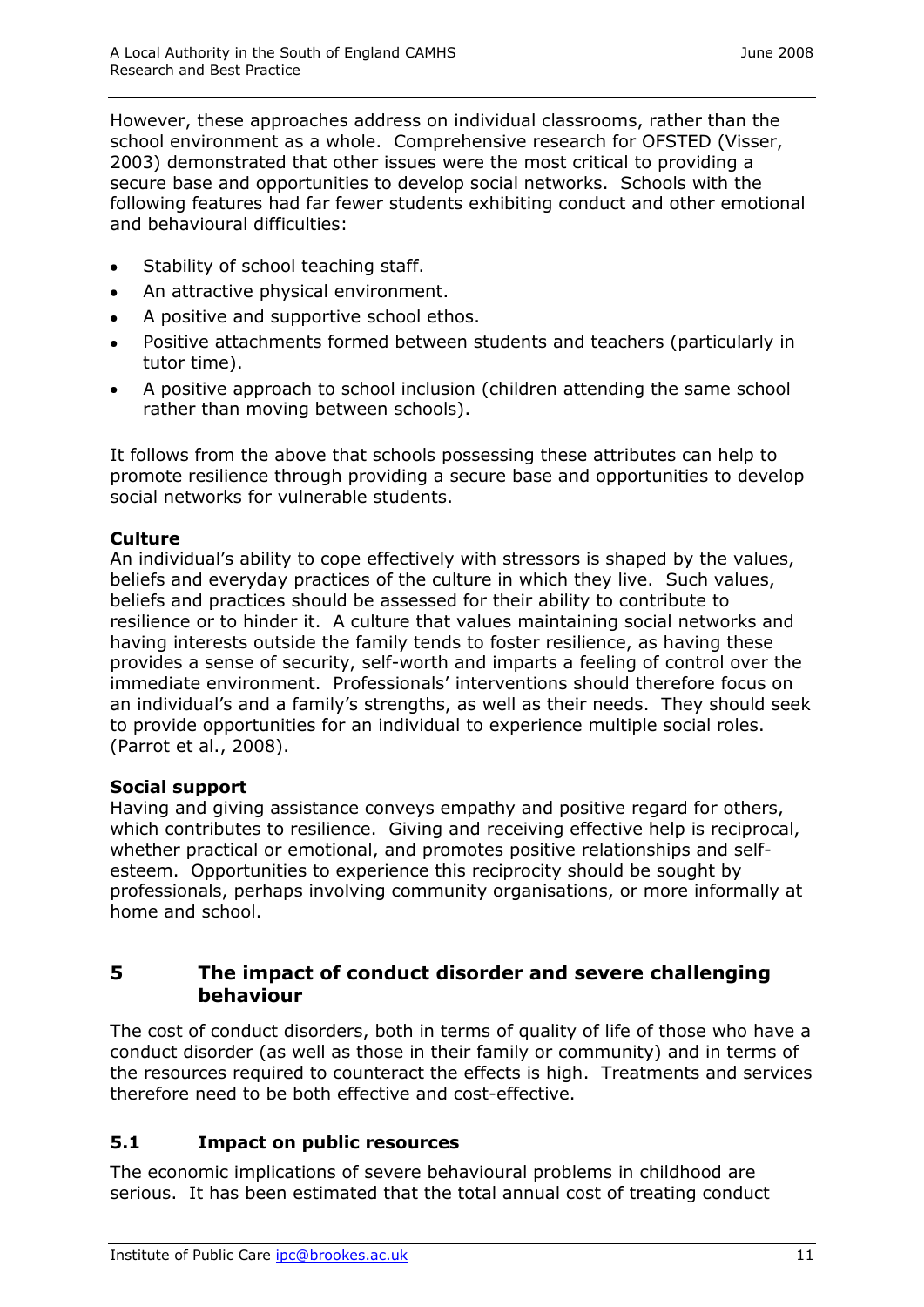disorder, including the resources spent by local authority services, the NHS and education services, and the costs incurred by the family, amounts to around £15, 000 per child (RCP, 2006). The costs of publicly resourced services for those aged 28 who had conduct disorder in childhood are estimated to be 10 times higher (£70 019) than for those with no behavioural problems (£7423) (Edwards and Hughes, 2007).

Children and young people with conduct disorders who appear out of control or with challenging behaviour during a mental health crisis present a specific challenge to service professionals called upon to provide help on an emergency or crisis basis. Recent research conducted on behalf of Young Minds and the Mental Health Foundation found that young people presented themselves or were taken to a range of settings during an emergency, including accident and emergency, police custody and other areas of the youth justice system, where staff were required to make a mental health assessment. The research highlighted poor crisis response because of frequent mismatches between CAMHS and other services in perceptions of when the emergency constituted a psychiatric problem requiring mental health professionals, and when it could be handled by the referring service. Additionally, the research found that many crises were preventable, as prior deterioration had often been observed by those involved in day to day care.

The research suggests that there is scope for improving the efficiency of public care responses to conduct disorder mental health emergencies specifically by CAMHS providing training to partner agencies to help encourage early identification, better assessment of need and using a multi-agency response for some. For example, in pilots where training had been provided by CAMHS to staff in foster placement teams and care homes, this had helped to encourage the early identification of potential problems and reduced the need for emergency interventions for looked after children. Those CAMHS which reported assisting other professionals in social care, the criminal justice system and A&E departments with training and development of assessment tools to assist in decision making around the need to call a substance misuse worker, the emergency duty team or a mental health professional, reported that this lead to more efficient and appropriate management of patients with severe conduct problems (Storey and Statham, 2007).

## **5.2 Impact on Families and Communities**

The costs for both individuals and their families or communities are similarly high. It is estimated that 40-50% of children with conduct disorder go on to develop anti-social personality disorder as adults, and those who do not are at increased risk of developing a range of other psychiatric disturbances, including substance misuse, mania, schizophrenia, obsessive-compulsive disorder, major depressive conditions and panic disorder. These adults are at higher risk of violent death, and of participating in a range of other undesirable activities such as theft, violence to others and to property, drunk driving, use of illegal drugs, and carrying and using weapons, all of which carry significant costs to society (RCP, 2006). Conduct disorder has been shown to lead to poor personal relationships, including family break up, failure to complete schooling and joblessness and those with conduct disorder are also more likely to abuse the next generation of children and thus to increase the risk that they too will develop conduct disorder (i*bid*).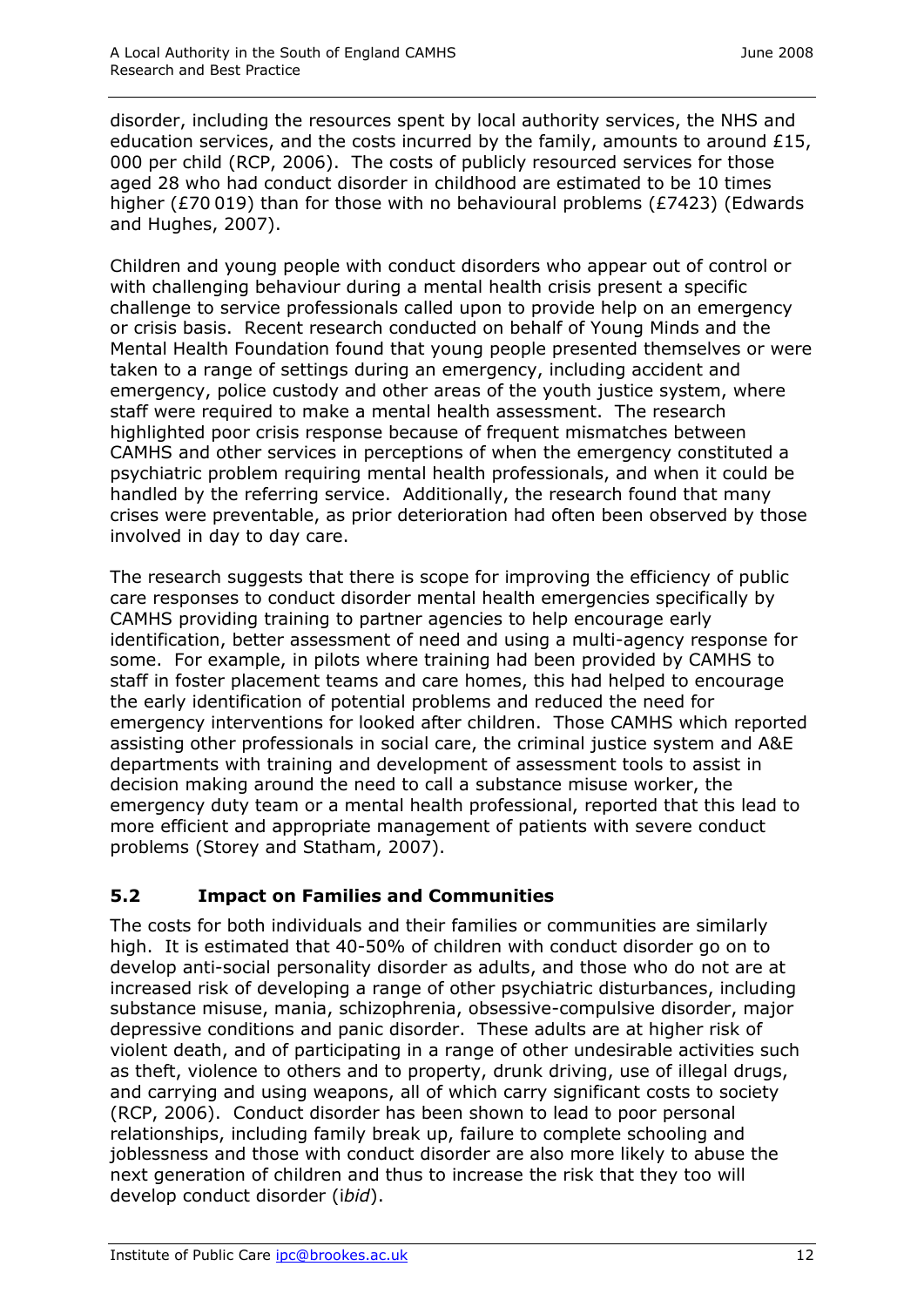There is also evidence to suggest that the bulk of the financial costs are currently borne by the family in the form of extra house repairs due to the child or young person's destructiveness, and days off work because of their behaviour. By contrast, in the region of £10 per head per year is spent on child and adolescent mental health, with conduct disorder being seen as a 'social problem' rather than a disorder with serious consequences including high morbidity rates (Romeo, Knapp and Scott, 2006)

## **6 Identification and Assessment**

#### **6.1 Context**

The Common Assessment Framework for children was recently introduced for all professionals working with children aged 0-18 and is designed to facilitate a universal means of identifying children with 'additional needs' or 'complex needs' who are those at risk of poor outcomes as defined by the Every Child Matters Agenda (be healthy, stay safe, enjoy and achieve, make a positive contribution and achieve economic well-being). It is intended to enable early intervention, and to reduce the need for specialist assessment. However, in itself, CAF lacks a common standard for identifying need and referring children and families to support services, so the potential for early intervention is constrained. It does not have a formal scoring system, but scope exists to develop a scoring system for children at risk of conduct disorders and anti social personality disorder as a further 'filter' once children's additional or complex needs have been determined (Utting *et a*l 2007).

It is known that factors such as type and severity of disorder, parental perceptions, child age and gender, and family and social background factors determine which children with mental health problems gain access to diagnosis and treatment, and overall only up to one third of children with mental disorders receive services for these problems.

The research also shows that the two most important barriers to service access are parental perceptions of the appropriateness of expressing concern about their child's behaviour in a primary care setting, and the lack of training and specialist support for primary care services to enhance the ability of these settings to provide care (Sayal, 2006). For example, the Royal College of Psychiatry has identified that it is particularly important to provide training to GPs on early identification of mental disorders more generally, as behavioural aspects of paediatrics are not covered in training (BMA, 2006).

A large-scale national study identified that school-based access to mental health services may be effective for those parents who do not receive help through other service routes, as parents are most likely to decide to seek help for conduct problems from teachers. A successful approach to improving a school's ability to provide this sort of pastoral support lies in nominating and training particular support staff whose core responsibilities lies in this area.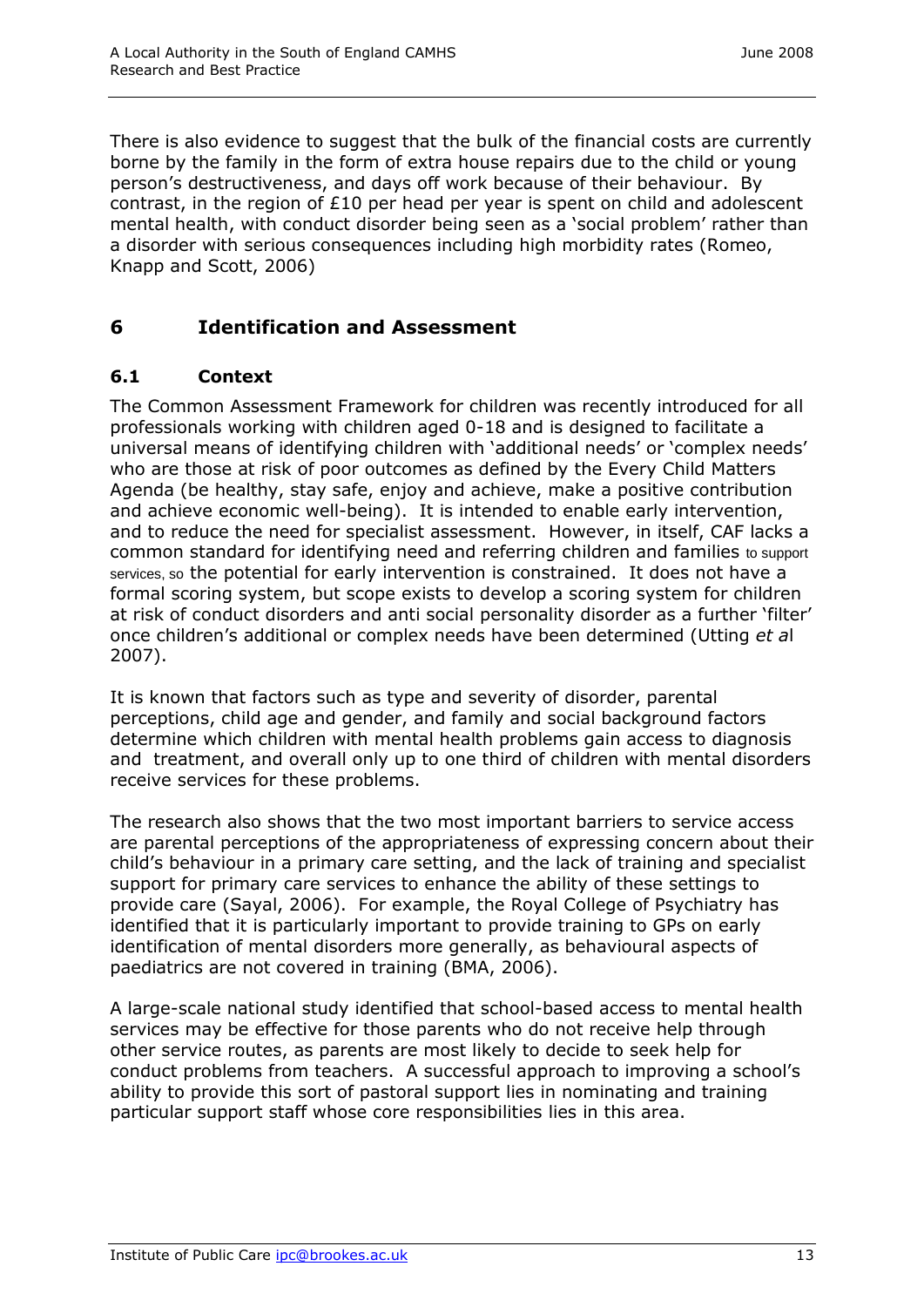#### **6.2 Identification / Diagnostic Tools Used by CAMH Services**

There are currently no practice guidelines from NICE for the overall assessment and treatment of conduct disorder (Scott, 2007). However, NICE guidelines for the 'treatment' of conduct disorder through the use of parenting programmes for children aged  $0 - 11$  years do exist. These guidelines state that:

- ICD-10/DSM-IV defines conduct disorder according to at least three of its  $\bullet$ given criteria (see below). ODD is a sub section of conduct disorder within ICD-10 (WHO, 1996).
- Professional assessment should be by at least one of the following: child and adolescent psychiatrist, a paediatrician, a child clinical psychologist specialist in behavioural disorders, or other professional with appropriate competencies using checklists to rate symptoms based on observation and interviews (e.g. the child behavioural checklist. The guidance specifies that a child with conduct disorder would be expected to score over 65 using this tool).
- Conduct disorders are often present in association with other conditions such  $\bullet$ as attention deficit disorder, depression, substance misuse, learning disabilities and autism.

The ICD 10 criteria state that a diagnosis of conduct disorder is given if a repetitive and persistent pattern of behavior in which the basic rights of others or major age-appropriate societal norms or rules are violated, as manifested by the presence of three (or more) of the following criteria in the past 12 months, with at least one criterion present in the past 6 months:

- 1. Aggression to people and animals
	- 1. often bullies people, threatens, or intimidates others
	- 2. often initiates physical fights
	- 3. has used a weapon that can cause serious physical harm to others (e.g., a bat, brick, broken bottle, knife, gun)
	- 4. has been physically cruel to people
	- 5. has been physically cruel to animals
	- 6. has stolen while confronting a victim (e.g., mugging, purse snatching, extortion, armed robbery)
	- 7. has forced someone into sexual activity
- 2. Destruction of property
	- 1. has deliberately engaged in fire setting with the intention of causing serious damage.
	- 2. has deliberately destroyed others' property (other than by fire).
- 3. Deceitfulness or theft
	- 1.has broken into someone else's house, building, or car
	- 2.often lies to obtain goods or favors or to avoid obligations (i.e., "cons" others)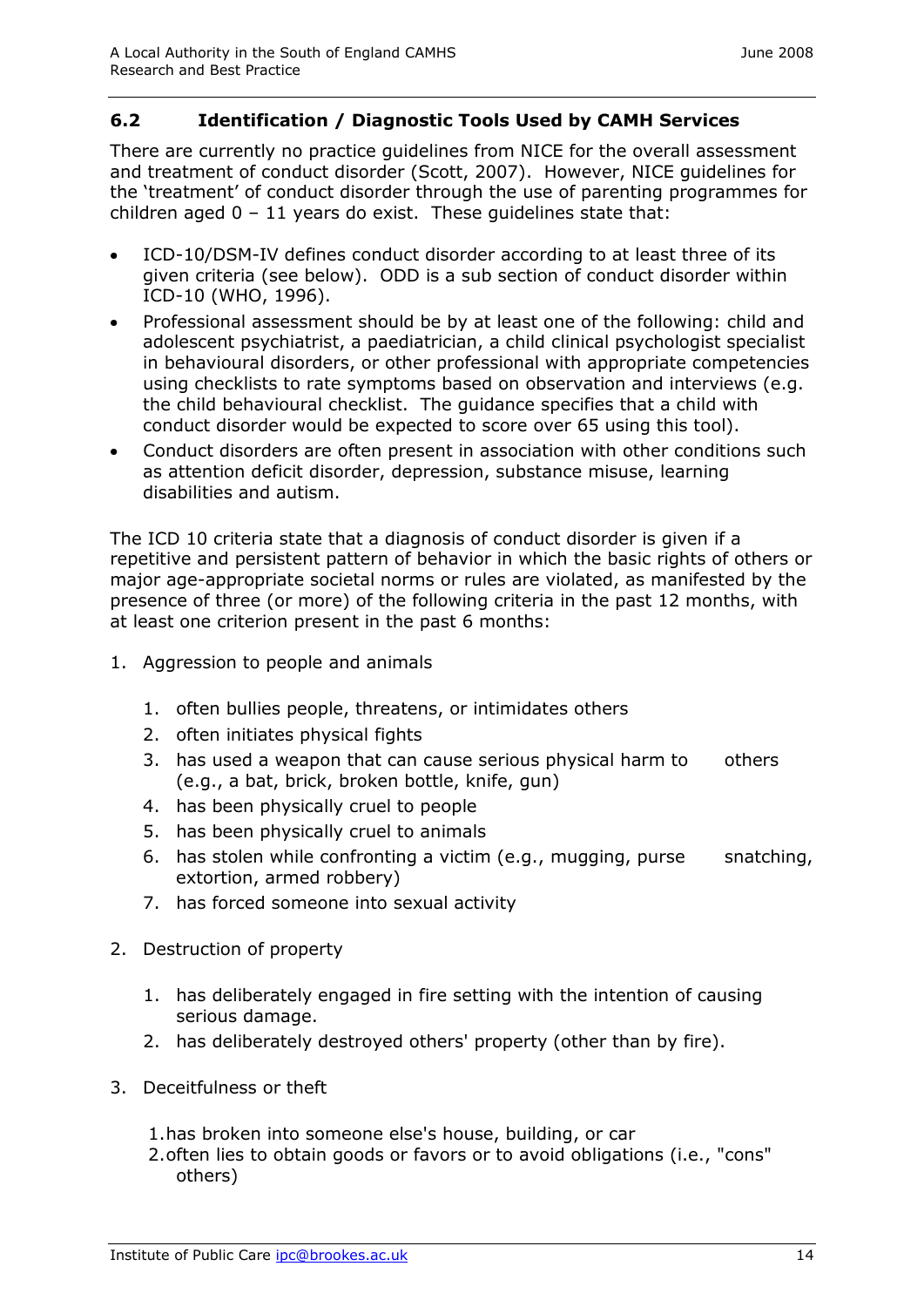- 3.has stolen items of nontrivial value without confronting a victim (e.g., shoplifting, but without breaking and entering; forgery)
- 4. Serious violations of rules
	- 1. often stays out at night despite parental prohibitions, beginning before age 13 years
	- 2. has run away from home overnight at least twice while living in parental or parental surrogate home (or once without returning for a lengthy period)
	- 3. is often truant from school, beginning before age 13 years

Assessment for conduct disorder requires the collection of data from a number of 'informants' (professional and family) in multiple settings using multiple methods. The assessment process is significant, and other conditions need to be ruled out before a CD or ODD diagnosis can be made (Richardson and Joughin, 2002). A wide variety of assessment / diagnostic tools are in use by various professionals and within professions, but some of the most common are:

- The Child Behaviour Checklist (CBCL) (Achenbach and Edelbrock, 1991)  $\bullet$
- This can be used to measure a child's change in behaviour over time or  $\bullet$ following treatment and exists in teacher, youth self-report and direct observation forms. One version is used for children aged 11/2 to 5, and another for children aged 6-18.
- The Eyberg Child behaviour Inventory (Eyberg, 1992)  $\bullet$
- The Conner's Parent-teacher Rating Scales (Conners, 1989; Conners et al,  $\bullet$ 1998 a, b) (taken from Richardson and Joughin, 2002)
- The Aberrant Behaviour Scale  $\bullet$
- The Goodman checklist (Visser, 2003)  $\bullet$
- The strengths and difficulties questionnaire (SDQ)  $\bullet$
- This is a brief behavioural screening questionnaire about 3-16 year olds  $\bullet$ which exists in various versions for use by researchers, clinicians and educationalists and takes approximately 5 minutes to complete. There is a self-report version for 11-16 year olds (Youthinmind, 2007).

Assessment using any of these tools can be problematic, because all procedures are prone to errors of measurement and represent a child's status as seen by a particular informant at a particular point in time (Visser, 2003). Creating discrete categories of conduct disorders using such diagnoses can therefore be seen as a commendable attempt to bring order out of chaotic patterns, and acting to 'medicalise' difficulties, many of whose components are social and cultural in origin (Visser, 2003). However, the fact remains that sizeable numbers of children have conduct disorders, which despite their complex origins, are often preventable and treatable.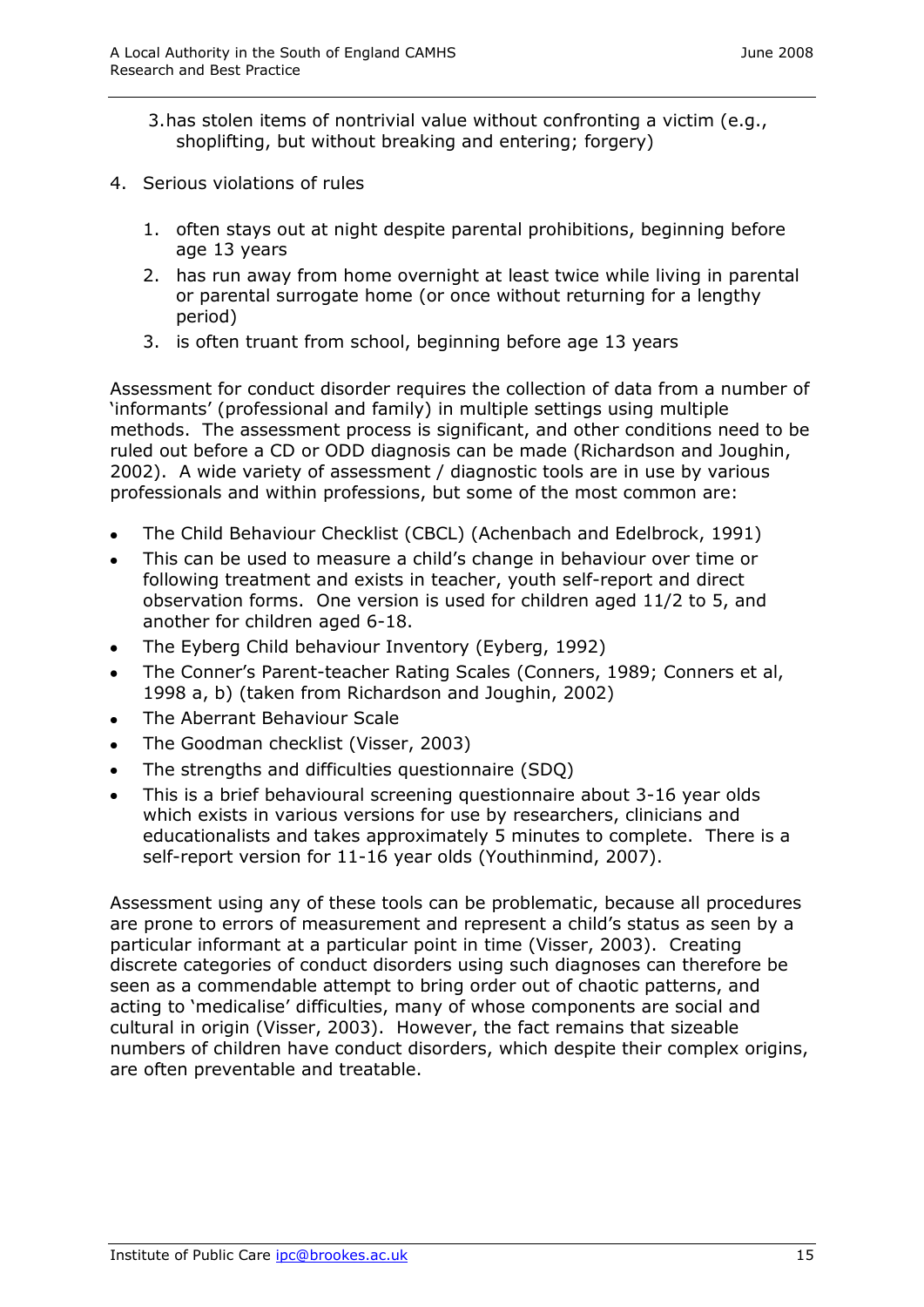#### **6.3 Other Service-Specific Assessment / Diagnostic Tools**

#### **6.3.1 Early Years and Education Settings**

Schools are a key arena for early identification of conduct problems, although identification within other services can also assist in preventing conduct problems from escalating in severity. Potentially, those working in early years settings have a key role in assessment and prevention. However, the identification of mental health needs more generally across universal services is a complex picture.

Children with conduct disorder may be assessed for and classified as having Emotional and Behavioural Difficulties (EBD). They may subsequently be given a statement of special educational need (SEN) by SEN specialist teachers according to a national code of conduct (Joughin and Morley, 2007). However, EBD is a broad term, and a wide variety of assessment tools are known to be use across school settings.

The research generally points towards the need for a debate between CAMHS professionals and education professionals in particular to agree common understanding of definitions, criteria for assessment, and a common language to avoid ambiguity and to minimise misunderstanding.

Currently, schools tend to rely on educational psychologists for help in identifying the type of mental health difficulty a pupil is experiencing, often to find that that educational psychologists themselves do not have specific expertise in mental health issues. The ability to refer directly to a CAMHS professional is seen as positive, as is knowledge within schools of what CAMHS can offer, and guidance from CAMHS to schools. A 'triage' system of applying prioritisation has been suggested to allow those in greatest need to be seen with minimal delay, whilst still assisting with expert opinion in early recognition.

#### **6.3.2 Youth Justice Services**

The youth justice system uses the ASSET screening tool, where a score of 2 or more on section 8 'Emotional and Mental Health' should trigger the use of a further (short) mental health screening tool delivered by a suitably trained youth justice practitioner. There is a third more in depth screening stage carried out ideally by a health worker. Youth justice staff are urged to clearly understand the mechanisms for accessing substance misuse services, as problems with substance misuse frequently co-occur with mental health problems. However, conduct disorder is not formally included as one of the disorders for which the SIfA and SQIfA screening tools are designed to identify (Youth Justice Board, 2003).

## **6.3.3 Substance Misuse Services**

Substance misuse services have an important part to play in both identifying and treating those with conduct disorders, given the high level of co morbidity between drug misuse, conduct disorder and violent behaviour particularly by adolescent boys. Identification and treatment of parents with substance misuse problems is also important in early intervention strategies to prevent development or escalation of conduct problems in their children.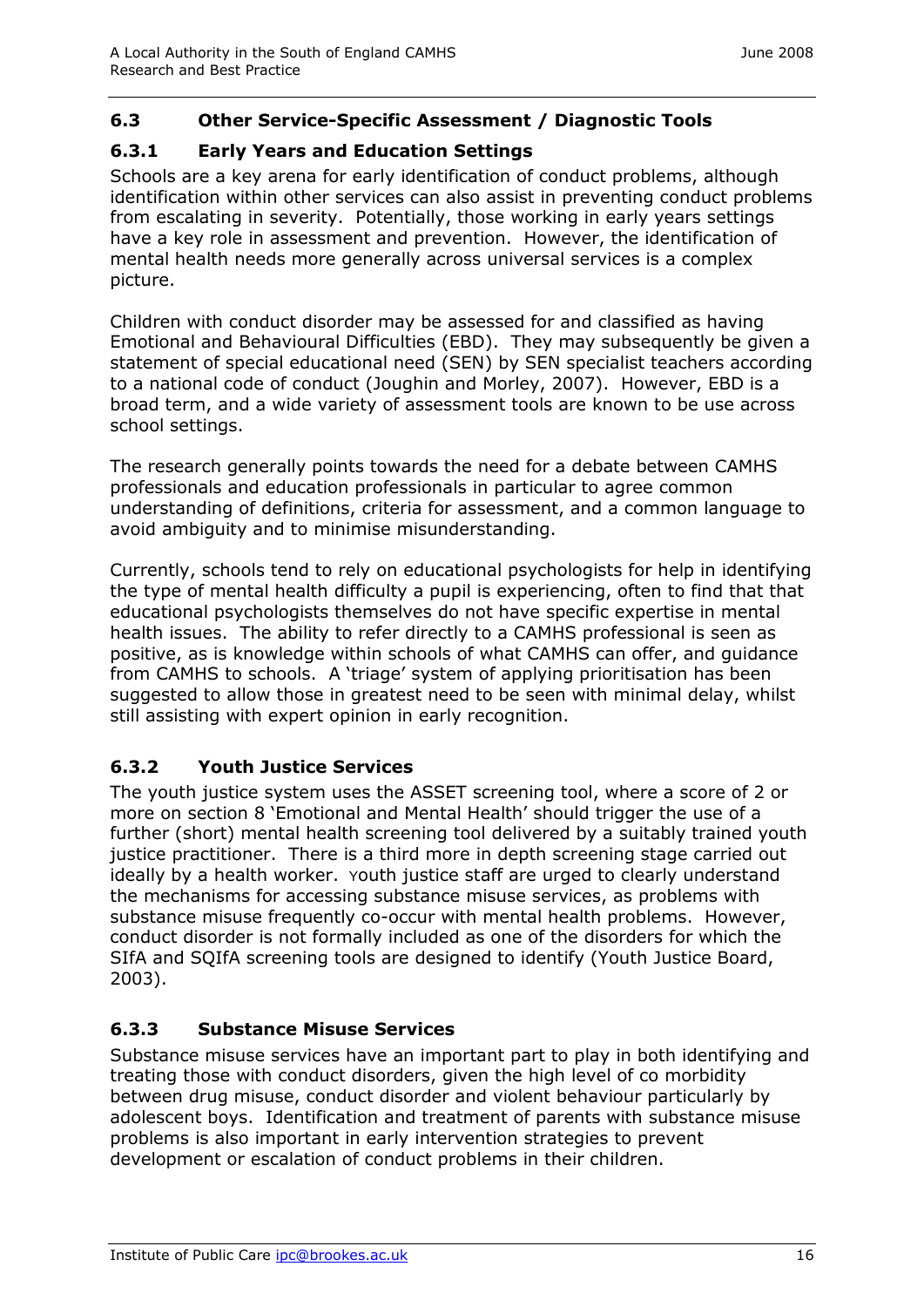Research conducted in 2005 found that, in around 65% of areas, local substance misuse services or Drug Action teams (DATs) had developed a formalised screening process for universal services around substance-misuse related need, but that the methods and screening tools used varied. Even where screening processes had been integrated into services, more than three quarters of areas reported that they experienced problems with late or inappropriate referrals where substance misuse problems by young people had escalated to problematic levels. It was found that the ability to self-screen and self refer by young people was highly effective.

In addition to those young people engaged in heaviest drug use identified as being vulnerable to mental health need, children of substance misusers were also identified as a vulnerable group in need of targeted provision. New guidance issued last year indicates that specialist assessment by drug misuse services should form part of a holistic assessment unless self referral takes place, and that a variety of tools might be used to accomplish this.

#### **6.3.4 General Practice**

A study from the mid-90s found at least 77 different guidelines in relations to mental health in use by English and Welsh Health visitors (Utting *et al*., 2007).

#### **6.4 Specific Screening Tools for Conduct Disorder**

Research has been conducted into the efficacy of specific mass screening programmes for conduct disorder. One large scale national study has demonstrated that the SDQ is highly effective and reliable as a mass-screening tool for diagnosing child psychiatric disorders including conduct disorder in children and young people aged 5-15. The SDQ is multi-informant and is completed by parents, teachers and older children. However, no economic evaluation was carried out, and no account was taken of the need to further screen for 'false positives' (Goodman *et al*., 2000). It has been shown that parents of low-risk families in screening programmes tend to prefer the SDQ over the CBCL as the screening instrument, although both are considered to be equally effective at identifying conduct problems (Goodman and Scott, 1999).

Research has indicated that different subtypes of conduct disorder may be associated with different developmental pathways, and can be predicted by different pre-school behavioural problems. Preschool behaviours assessed by parents such as hot temper, disobedience, bossiness were associated with later development of ODD and preschool bullying was predictive of later CD (Emond et al., 2007), suggestive that scope exists for screening for these behaviours in preschool settings. Early Assessment of Risk Lists (EARLs) have been devised separately for boys and girls in Canada as a way of assessing individual risks for offending, and it has been suggested to the Department of Health and the Cabinet Office that this merits further investigation.

The refinement of existing tools for early risk assessment remains complicated, not least because of the sensitivity needed in relation to children at the start of their lives whose exposure to risk may not justify stigmatising them as the antisocial adults of the future (Utting *et al.,* 2007). Whatever tools are used, the research suggests that caution should be exercised, as there is a risk of misclassification, particularly 'false' positives (Szmatmari, 1999).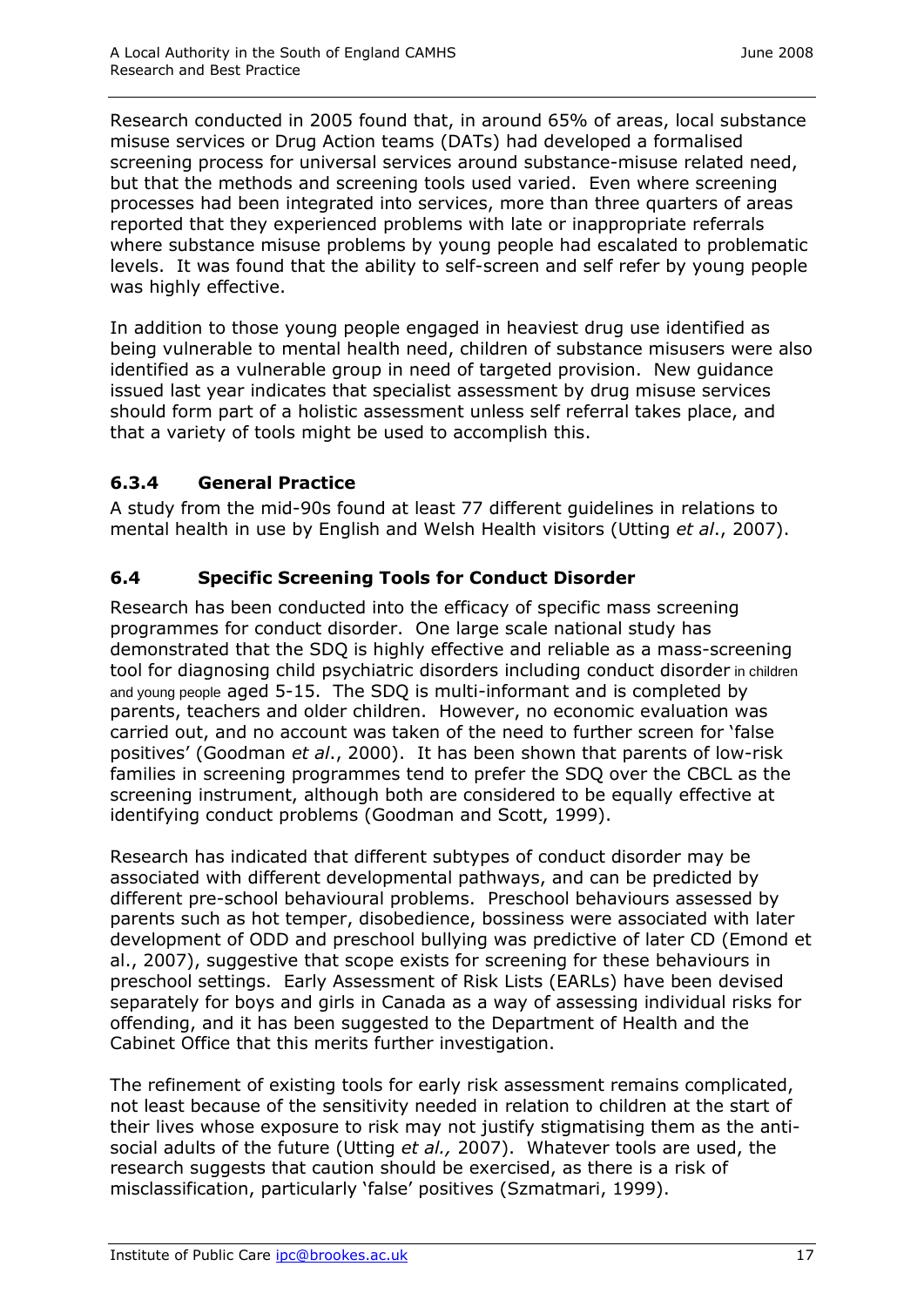#### **6.5 Risks attached to screening, including early labelling**

Whatever screening instrument is used, there are risks inherent in the instrument design. The outcomes of such screening depend on the values and skills of the person(s) making an assessment. For example, despite many years developing the CBCL, Achenbach (1991) noted that there was no well-validated criterion for categorically distinguishing between children who are 'normal' and those who are 'abnormal' and that with respect to mental health syndromes, 'children are continually changing' (p45). He warned that:

'All assessment procedures are subject to errors of measurement and other limitations. No single score precisely indicates a child's status. Instead, a child's score on a syndrome scale should be considered an approximation of the child's status as seen by a particular informant at the time the informant completes the CBCL.' (p45-6).

Other academics and commentators have expressed doubts about identification and screening in both the EBD and mental health literature. There is a continuing debate among psychiatrists about the relevance of the diagnostic model and particularly the use of diagnoses such as 'conduct disorder', which may 'medicalise' difficulties. The Canadian psychiatrist Barker (1996) suggested that:

'Efforts to create categories within what is a heterogeneous and wide-ranging collection of patterns are commendable attempts to bring order out of chaos; yet they are essentially both arbitrary and artificial and have serious limitations, particularly as guides to treatment and prognosis. In reality the disorders of childhood and adolescence are a very mixed bag of social-behavioural-emotional disorders, which usually have multiple causes. A comprehensive formulation of each case is more important than the assigning of a diagnostic label.' (p13)

The key message appears to be that, to avoid inaccurate diagnoses and false positives, screening and diagnosis activities should be undertaken using a range of evidence-based tools and informants. Furthermore, a diagnosis of conduct disorder should be a trigger for a holistic set of interventions that impact on the child, family and wider community, rather than for a strictly CAMHS-focused response.

In addition, research evidence shows that, although some pupils, usually those with cognitive as well as behaviour difficulties, are quite at ease with the presence of an LSA beside them to support their behavioural and emotional difficulties, other pupils dislike their presence, seeing it as a highly visible stigma. Such a label can sometimes negatively affect the practice of staff working with individual 'difficult' children.

# **7 Interventions**

The recent 'Research in Practice' summary of messages from best practice is clear that effective intervention with of children and young people with conduct disorder must address multiple domains in a co-ordinated manner and over a period of time. The report suggests that even some milder forms of challenging behaviour require co-ordinated interventions, such as parent training (for carers), social skills problem training for the child, as well as school-based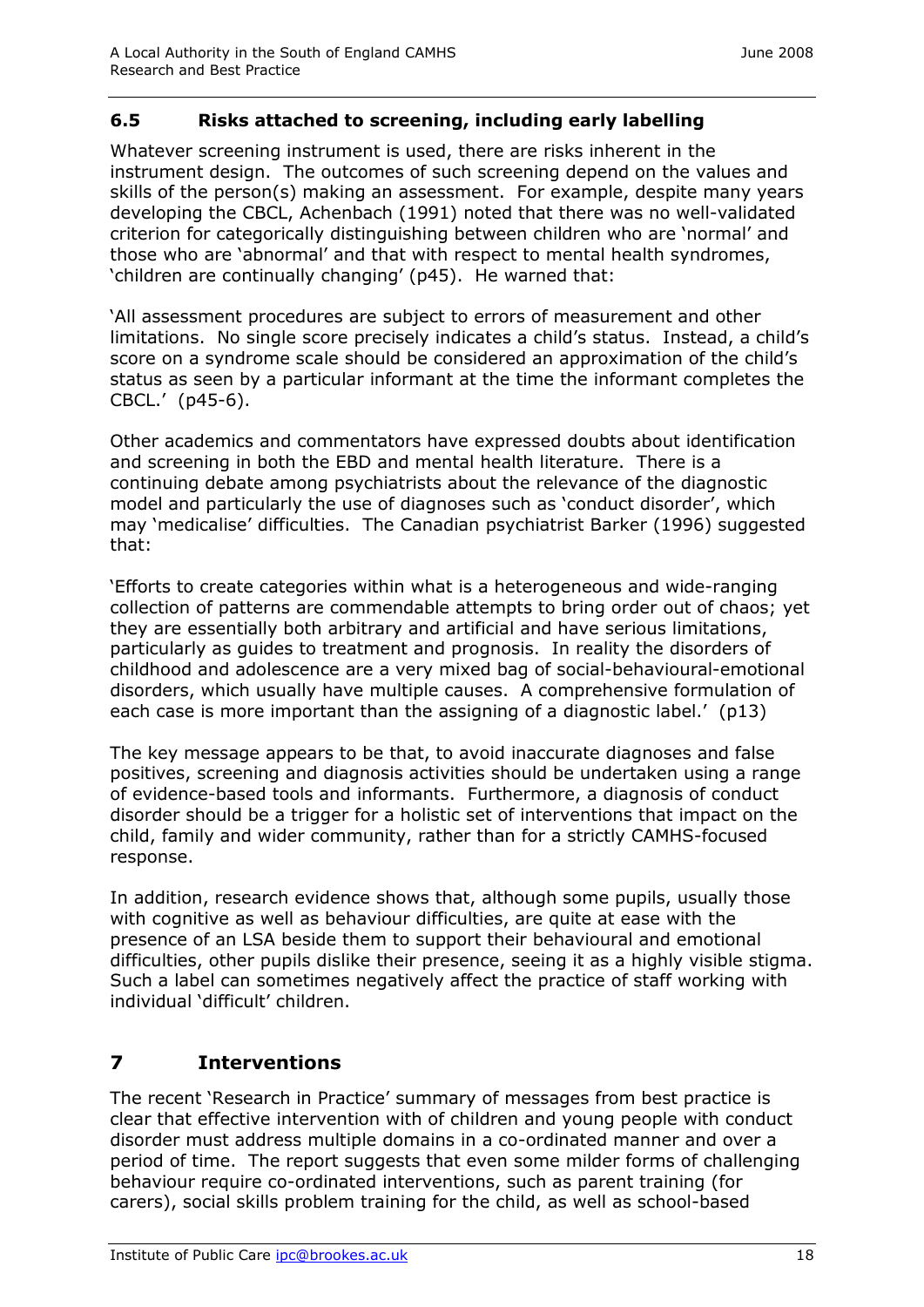interventions. Chronic conduct disorder, which is usually childhood onset, requires early intervention, intensive treatment in multiple domains, and longterm follow up designed in particular to strengthen parent-child attachments and positive parenting practice (Research in Practice 2007). Although established patterns of behaviour (by adolescence) are more resistant to change, there is also a growing range of (multi-modal) interventions that may help older children and young people with conduct disorder. There is still, however, a dearth of research evidence on effective interventions with girls (particularly adolescent girls) specifically. Although a sizeable number of girls exhibit severe challenging behaviour as adolescents, resources still tend to be targeted at boys.

Interventions have tended divide themselves mainly into those targeting the child, or the carer, or the family as a whole. Child-focused interventions include: behavioural therapy, cognitive therapy, social skills training, play therapy, music/art therapy and school-based interventions. Parent-focused interventions have included mainly parenting education/training programmes. Whole-family interventions have included family therapy and, more recently, 'multi-systemic' or multi-agency interventions which have been identified by recent research as effective if tightly applied to model specifications and implemented by skilled therapists (Woolgar and Scott, 2005). However, currently, only a quarter of children with conduct disorder appear to receive some form of specialist treatment (Scott, 2007).

The key interventions are explored below:

## **7.1 Community-Based Interventions for Early Years**

These are interventions typically delivered by health visitor or other communitybased health services, and can include some group-based interventions such as parenting classes, as well as individual family support delivered in the child's own home.

The Nurse-Family Partnership home visiting programme has achieved good results in the UK, as has the evaluated Child Development Programme. The Family Partnership Model is also promising for early behaviour problems where there is marital discord (BMA, 2006). These nurse or health visitor- home visiting programmes provide effective and cost effective support for teenage parents, single mothers, and those who live in poverty. They are not, however, universally effective across all family types, and so require appropriate targeting particularly for harder to reach families (Utting *et al*., 2007).

**In Leeds, the 'Baby Bonding' Early Attachment Project** is coordinated by a consultant clinical psychologist and consists of health visitors, midwives and a nursery nurse. There are links with CAMHS, social services and adult mental health services. The work is based in Sure Start and family Centres, with much work completed in home visits. Pre natal engagement is established by targeting first time mothers and also women at risk of relationship difficulties due to mental health issues or histories of personal abuse. In these cases, therapeutic help is offered, before and after the birth where necessary, sometimes through referral to adult mental health services. The health visitor uses tailored materials to facilitate discussion around good quality parent-child interaction. Assessment and feedback is also given using video and the NCAST tool.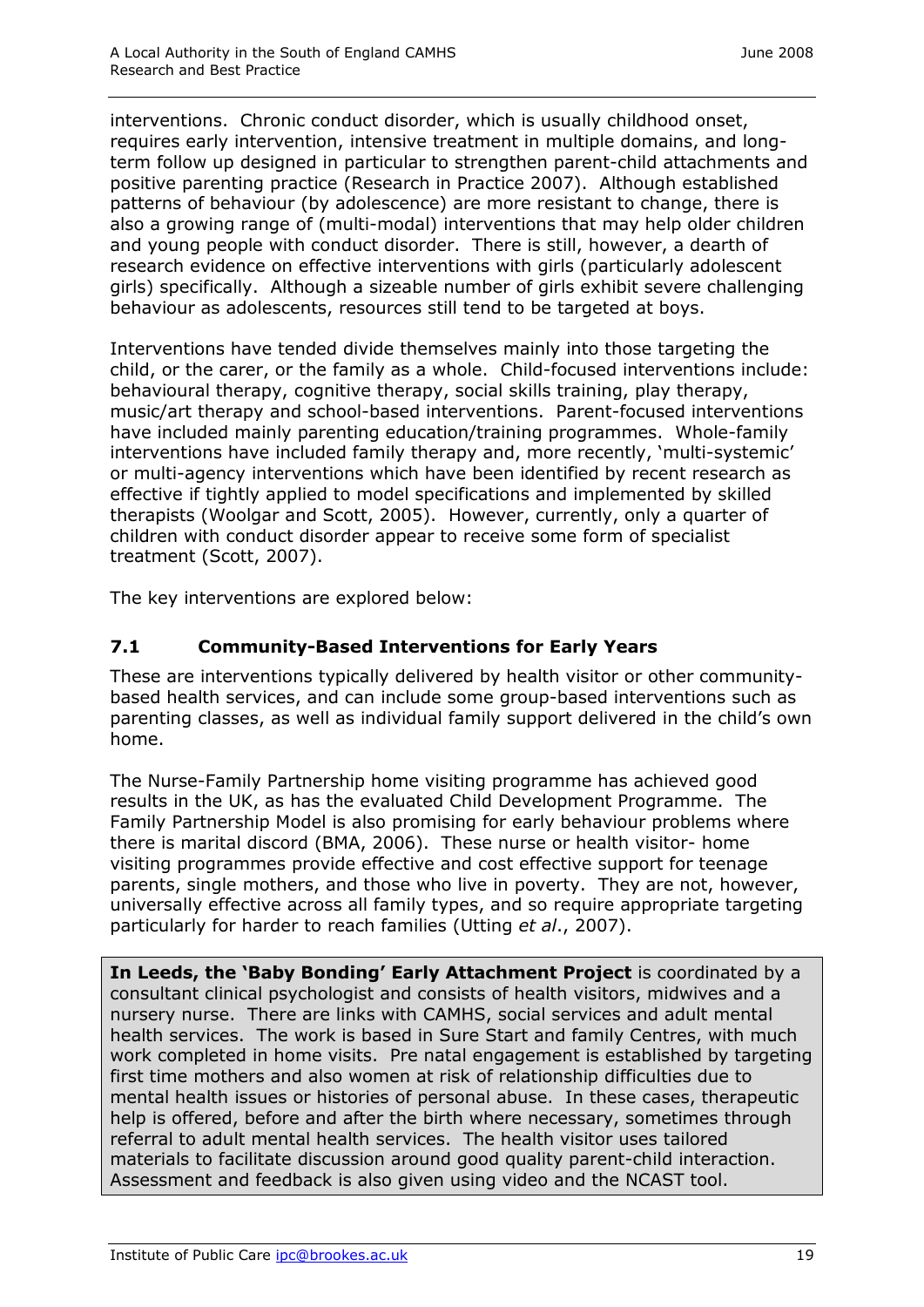#### **7.2 Parent Training or Parenting Programmes**

Parent education/training programmes have been around for 30 years and a therefore amongst the best researched interventions (Woolgar and Scott, 2005). They have been evaluated as both clinically and cost effective in the short term, and have led to the production of NICE guidelines in this area. Most of the cost savings from effective interventions identified in the guidance accrued to health and education services, although the potential cost savings to youth justice and adult healthcare were not considered (NICE, 2006).

For children with early onset conduct disorder, early intervention with family training to provide effective, non-aversive discipline and communication with their children has been evaluated as effective in prevention of the long term developmental consequences. It appears to work by preventing the later development, once schooling begins, of peer rejection, of a 'bad' reputation, and of academic failure (Davis *et al*., 2000).

A wide range of mostly commercial parenting programmes are available in the UK and their content and approach varies widely, as does the expertise of the staff running them (Joughin and Morley, 2007). NICE Guidance suggests that group-based parent training/education programmes are recommended in the management of children aged 12 years or younger with conduct disorders in most cases. Individual-based parent training/education programmes are recommended in the management of children with conduct disorders only in situations where there are particular difficulties in engaging with the parents, or where the family's needs are too complex to be met by group-based programmes (NICE 2006).

Research shows that those which are effective include:

## **Content**

- Structured sequence of topics introduced in a set order over 8-12 weeks  $\bullet$
- Subjects such as infant nutrition, play, praise, incentives, setting limits,  $\bullet$ health and safety, and discipline
- Emphasis on calm parenting and promoting sociable, self reliant child  $\bullet$ behaviour
- Makes use of parent's own experience and possibly predicaments  $\bullet$
- Basis in empirical research is made explicit to practitioners  $\bullet$
- Has a detailed manual available to ensure model fidelity

#### **Delivery**

- Collaborative approach acknowledging parent's feeling difficulties normalised,  $\bullet$ humour and fun encouraged and beliefs respected
- Parents practise new approaches in sessions and through homework  $\bullet$
- Contains individual family work  $\bullet$
- Crèche, good quality refreshments and transport provided if necessary  $\bullet$
- Practitioners supervised to ensure model fidelity and to develop expertise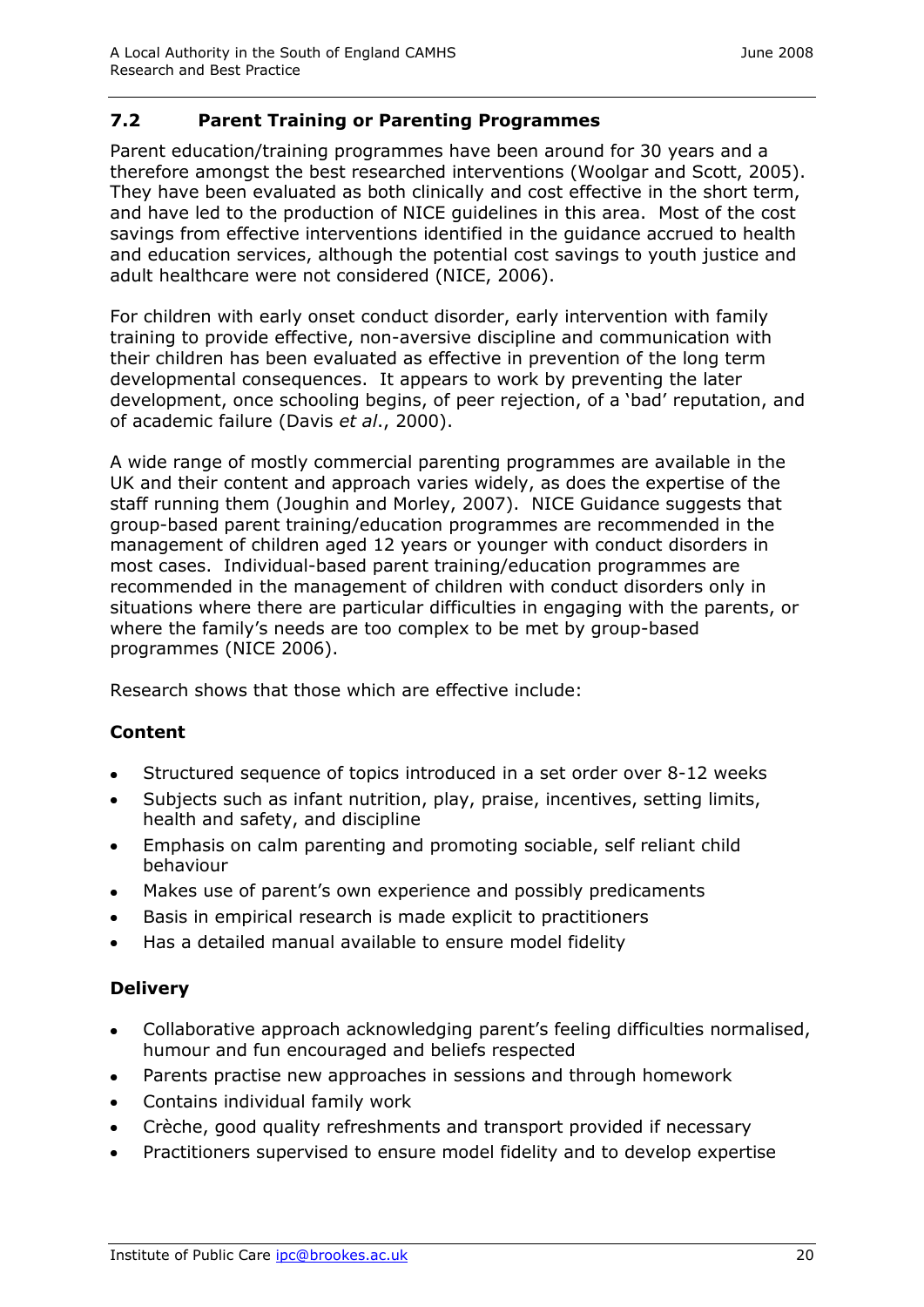Commercial programmes which have been evaluated as effective include Parent Child Interaction Therapy, and The Incredible Years or Webster Stratton Programme (Woolgar and Scott, 2007). The Incredible Years can be effective with diverse ethnic groups, and amongst hard to reach and disadvantaged groups, although there is usually quite a high level of 'drop-out'. Some parenting programmes are now also teaching parents to read with their children, with the most recent research evidence showing that this treatment is relatively inexpensive using parents only as the vehicle for treatment, yet targets a number of the risk factors for developing conduct disorder (Scott, 2008).

Parent training for carers of older children (aged 10 years and older) has shown smaller effects than for younger children (Research in Practice 2007), although some programmes such as 'Triple P' are being trialled in the United Kingdom, and have shown 'early signs' of success (BMA, 2006). For this older age group, whole family and multi-modal approaches appear to be more successful (see below).

NICE has noted that more research is needed about how to make parenting programmes more sensitised to the needs of socially excluded families and those of black and ethnic minority background as attendance is a problem (NICE, 2006). Up to half of parents with antisocial children will not attend parent training. It has been shown that attendance can be improved if the modality in which the treatment is delivered is non-stigmatising and there is a pre-treatment motivational interview to align parental expectations and expected outcomes of the training programmes (Woolgar and Scott, 2007). It does not appear to matter whether these parent education programmes are community or hospital based, but is more important that the services are appropriate and address parental mental health issues in addition to the child's problems (Harrington *et al.,* 2000) Although effective in the shorter term, little is known also about how lasting the effects of these programmes might be on child behaviour, educational achievement and criminality (NICE, 2006).

#### **7.3 Child/Young Person Behaviour Interventions**

Amongst the promising types of treatments that have been applied to children and conduct disordered youths are psychotherapy (for younger children), cognitive therapy, social skills training, problem-solving skills training, and anger management (Woolgar and Scott, 2007). A cautionary note is sounded by recent research evidence that suggests some group-based treatments for conduct disorders in adolescents may actually lead to an increase in their behavioural problems, and also that the use of many of these interventions in isolation is unlikely to be effective for children and young people with more chronic or severe problems (Research in Practice 2007).

Problem-solving skills training (as a cognitive behavioural approach) combined with parent training seems to be emerging as the 'treatment of choice' for severe conduct problems in children aged 8 to 12 years. However, there can be a problem with large drop-out rates. For this reason, a 'Barriers to Treatment' Measure has been designed, offering the potential to tailor programmes to the specific needs (and engagement issues) of individual families (Research in Practice 2007).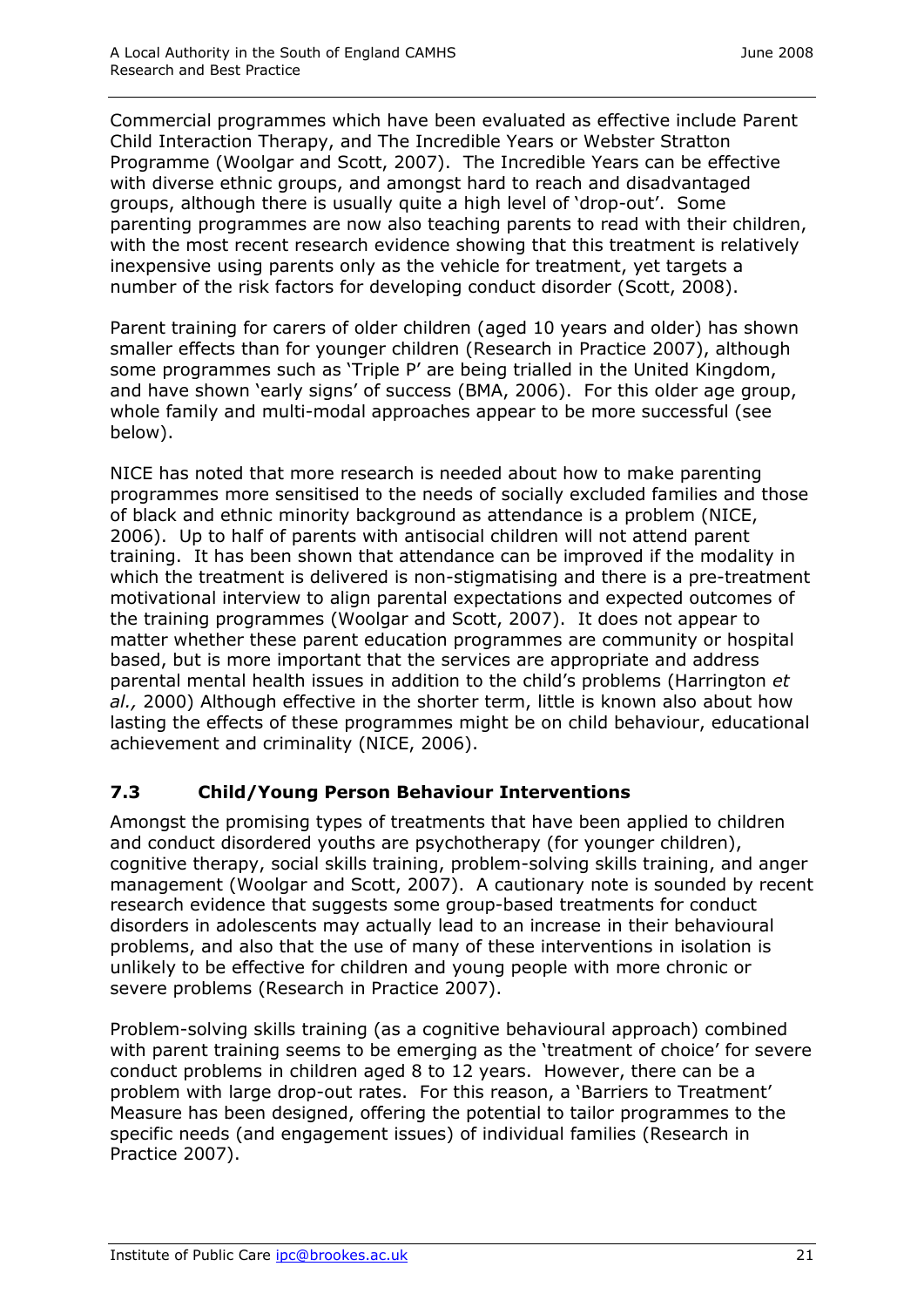For adolescents with conduct disorder or severe challenging behaviour, schemes encompassing cognitive behavioural therapy techniques have been found to be particularly effective in youth offending (particularly serious offenders) but also some other contexts (Fongay and Kurtz 2002). Shorter and more intensive programmes have been found to have poorer results than longer less intensive interventions. Social skills training and training in academic skills, when applied to low educational achievers, have also been found to be ineffective in improving conduct problems (Richardson and Joughin 2002).

#### **Dialectical Behaviour Therapy Service** – A local authority in the South of England

This service is reported in the national review of NSF implementation (CSIP 2008). It describes a community-based treatment which uses the principles of cognitive behavioural therapy combined with meditation skills to help young people take hold of, and control, their mind and thoughts, rather than their thoughts controlling them. The service was designed to manage and contain a group of high risk and disaffected young people from the looked after system who have complex needs and who would not usually engage with CAMHS. Hard to reach young people were engaged through outreach techniques, group work and residential activities. The initial evaluation identified reductions in young person depression, hopelessness, and self-harm. However, there was a high level of drop out by young people who had an 'avoidant attachment style'. The service is reported to have merged with the existing CAMHS Assertive Outreach Service in April 2007.

## **7.4 School-Based Interventions**

School-based programmes for children and young people with a range of behaviour issues include classroom based behaviour management programmes and curriculum approaches to teaching children to recognise, express and regulate their emotions through teaching self-control and problem solving (Davis *et al*. 2000). The High/Scope Pre-school Curriculum appears promising, as does the PATHS (Promoting Alternative Thinking Strategies) classroom curriculum for 7-11 year olds. There are also several well-evaluated whole-school prevention initiatives in the US that have not (yet) been transferred to the UK (BMA, 2006). Adequate training of staff and ongoing supervision and support appears to be crucial for successful implementation.

School-based interventions for children and young people with conduct disorder or severe challenging behaviour include 'contingency management plans' in particular (using methods such as behavioural contracts, reinforcement for work completed, and physical reorganisation of classrooms). Although these methods have been shown to have the potential to impact on child behaviour at school, behavioural changes have been found not to generalise to other settings (Ibid). Cognitive behavioural treatments and social competence training delivered out of class but in-school settings have produced significant positive change for children from primary school age upwards (Ibid). Research indicates that more in-class guidance from CAMHS specialists on techniques to employ to support young people with conduct disorder-related difficulties is also desired by teachers (Rothi *et al.,* 2005).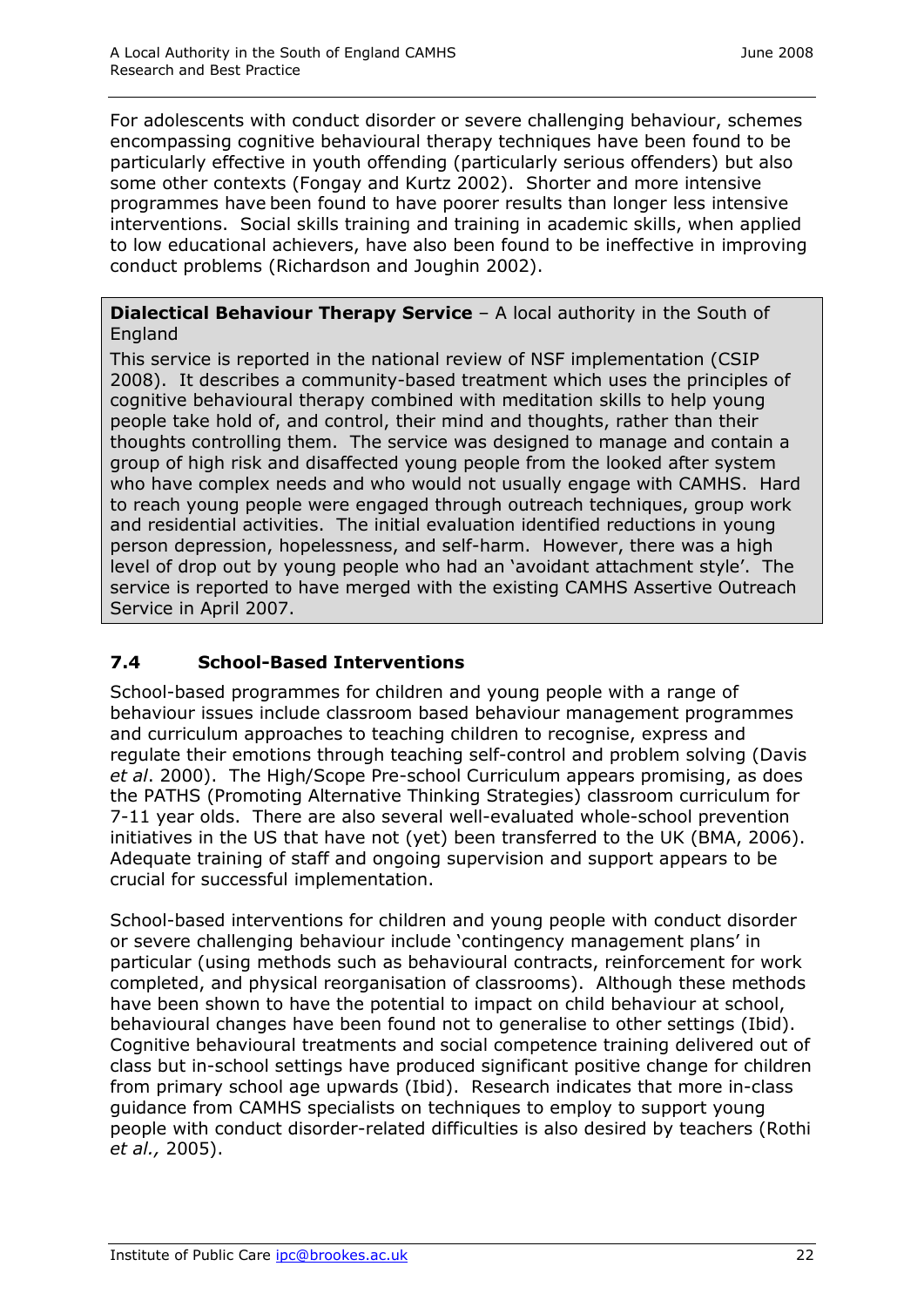Although clearly more in-school support is available for children and young people with conduct disorder or severe challenging behaviour, research from 2002 suggests that in the past what has been provided didn't link well or was inconsistent with intervention strategies directed at the home setting (Fongay and Kurtz 2002). Multi-professional Behaviour and Education Support Teams (BESTs) have been created in many parts of the United Kingdom to develop a more holistic response to the needs of children and young people with a range of emotional and behavioural needs. However, it may be that this criticism is still pertinent to services being provided in 2008.

**In North Tyneside**, CAMHS runs a joint tier 2/3 service which is split over two sites and is multidisciplinary. Tier 4 services are run in specialist units. They work mostly through BASS (Behaviour and Attendance Support Service), a multi agency managed group, with Community Psychiatric Nurses (CPN) seconded form CAMHS to BASS. Referrals are made from schools to BASS, and the BASS team may decide to pass the referral to the CPN. The CPN conducts a range of interventions, mostly in school settings, although some are in the home. The interventions are both individual and group-based, and include cognitive behaviour therapy, counselling and work on self esteem. They also conduct home visits jointly with educational welfare officers.

Parent groups have been set up in schools and are run jointly with school nurses. Special support assistants and learning mentors have been trained and supervised to run small children's groups in schools. School nurses and nursery nurses have also been trained to provide cognitive behavioural therapy. It is notable that this area has recently witnessed an increase in the number of asylum seekers, many of whom have experienced serious trauma (a key predisposing risk factor for conduct and other mental disorders), yet are unaware of or do not how to access services. Successful outreach meetings have been conducted with refugee groups.

## **7.5 Targeted Youth Support Interventions**

14 pathfinder areas have been established as a result of the *Youth Matters* green paper published in 2005, and are intended to improve the five outcomes identified for young people in the paper. These areas provide coordinated help from a range of agencies to vulnerable teenagers, thus addressing many of the factors that contribute cumulatively to later challenging behaviour problems. Agencies to be included are:

- youth services;  $\bullet$
- $\bullet$ schools;
- health services;
- social services;  $\bullet$
- voluntary and community services;  $\bullet$
- teenage parent support workers;  $\bullet$
- special educational needs coordinators;  $\bullet$
- CAMHS;  $\bullet$
- counselling services;  $\bullet$
- information services;
- housing and housing support services; $\bullet$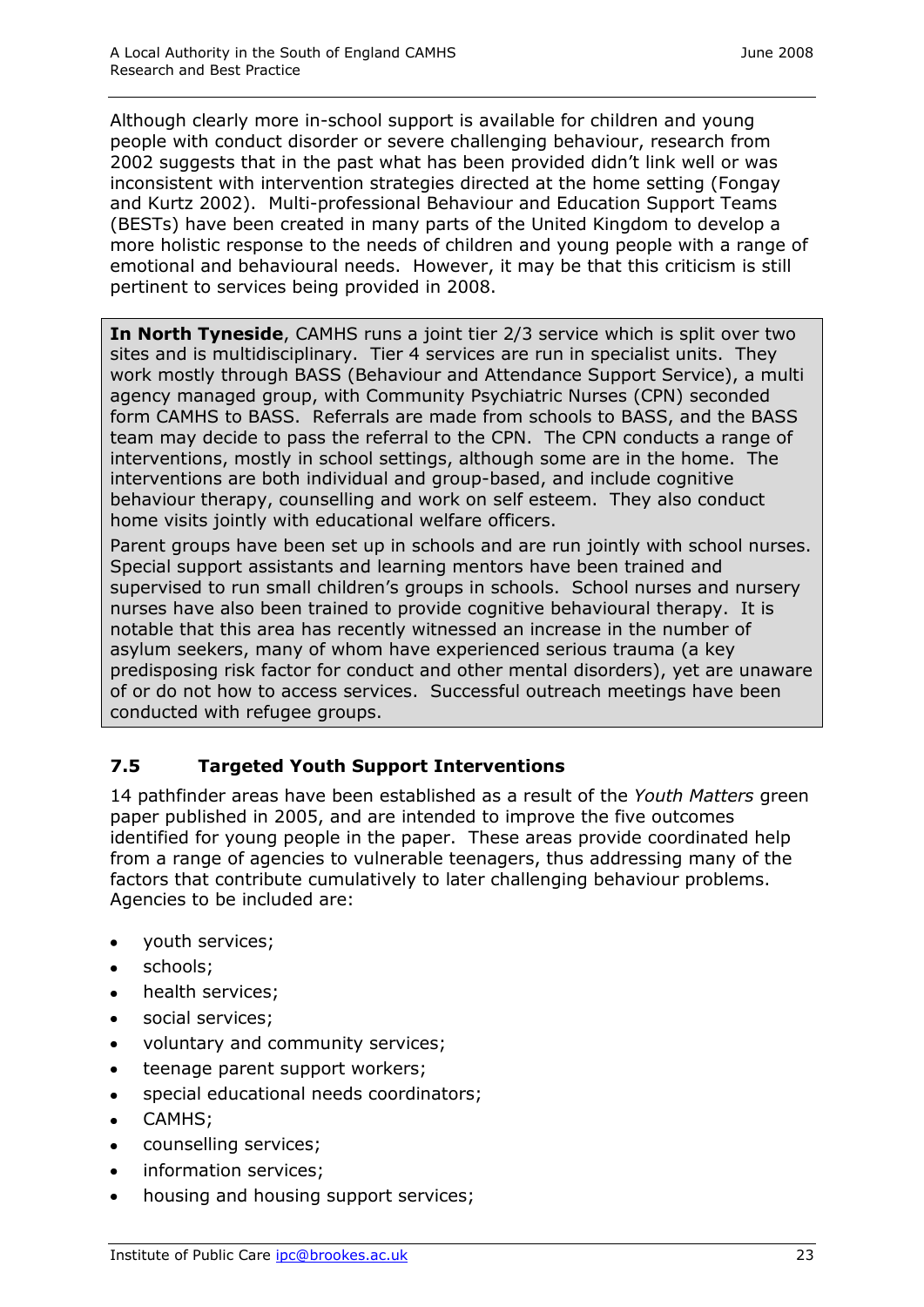- youth offending services; and
- The police.

Targeted support seeks to address the risk factors to avert poor outcomes by building resilience to a range of problems that can be experienced across the full 0-19 age range. It is built on seven key delivery elements, based on the leaning from several existing youth programmes:

- Increasing the influence of vulnerable young people, their families and  $\bullet$ communities
- Early identification  $\bullet$
- Clear shared assessment based on CAF  $\bullet$
- Early support given in universal settings  $\bullet$
- Personalised packages of support in including support for their parents or  $\bullet$ carers
- Support across transitions  $\bullet$
- Accessible and attractive services

Multi-agency teams are usually based in community settings and they support the identification of need and early intervention by universal staff in these settings. They allocate a lead professional, provide drop-in and outreach, and draw on more specialist support, possibly from a higher level panel or board. The panels generally receive complex cases from locality-based teams, and can also act as the first point of contact for agencies that are not linked directly to a locality based team. For example, some less central services are linked to these teams by providing practitioners to form a team around the young person as needed. This is supported by formal protocols, joint training and other techniques to develop working relationships, such as hot-desking. Of particular interest are the following innovations:

- Gateshead have established schools as the initial 'spotters' and assessors of need, and multi-agency staff (including CAMHS) are being redeployed into teams around schools to provide training to staff and more effective support.
- In Knowsley, there is a Risk and Resilience Team, which focuses on transition, individual mental health resilience, health promotion, and parental and family support.

#### **7.6 Functional Family Therapy (FFT)**

Functional Family Therapy is a highly structured prevention programme for young people aged 11-18 years who have challenging behaviour including offending, violence, substance misuse, DD or ODD.

FFT places an emphasis on enhancing protective factors and reducing risk factors, including in particular improving family communication and supportiveness and decreasing family negativity. Research from the United States indicates that this may be an effective treatment for young people with conduct disorder and severe challenging behaviour. However, effective delivery of this intervention requires considerable training and supervision, and the suggestion from the best practice literature is that more UK-based research would be required before this approach could be widely implemented.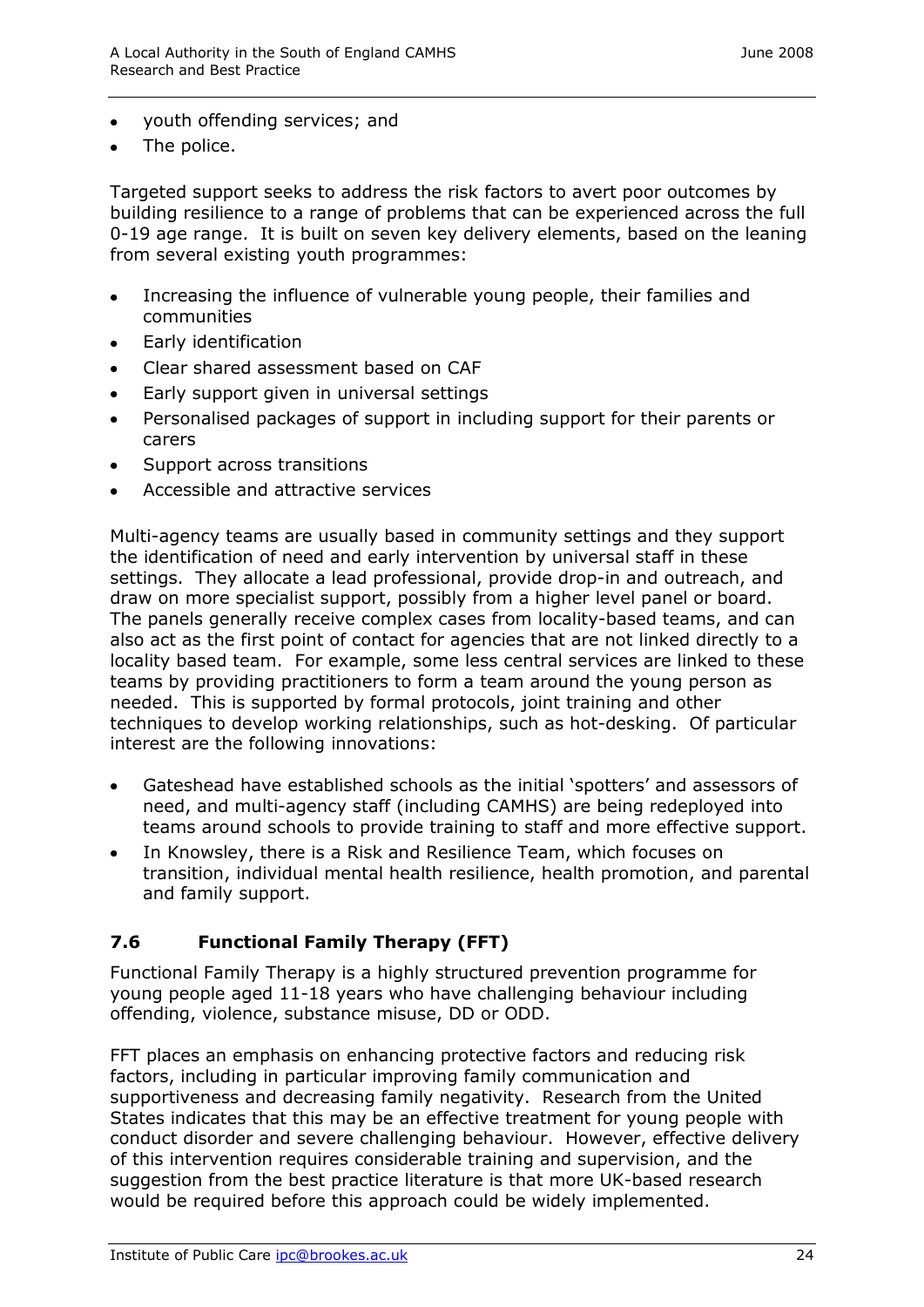## **7.7 Multi-Systemic Therapy (MST)**

MST is another intensive treatment programme that emanates from the United States, and aims to work with young people with complex clinical, social and educational problems (e.g. violence, drug abuse, school expulsion), and their parents to:

- Reduce criminal activity.  $\bullet$
- Reduce other types of anti-social behaviour such as drug abuse and sexual  $\bullet$ offending.
- Reducing the need for care or incarceration.

It is an example of a successfully evaluated programme that works with parents and families on an individual basis, rather than within the context of a groupbased programme. Over a period of three to six months, MST is delivered in homes, neighbourhoods, schools and communities by a team of professionals with low caseloads. A crucial aspect of MST is its emphasis on promoting behaviour change in the young person's natural environment. Initial family sessions identify the strengths and weaknesses of the young person, the family, and their interactions with peers, friends, school, and parental workplace. Identified problems throughout the family are explicitly targeted for change, and the strengths of each system are used to facilitate such change. Examples areas for specific intervention include:

- Improved parental discipline practices  $\bullet$
- Increased family affection  $\bullet$
- Decreased association with deviant peers  $\bullet$
- Increased association with pro-social peers  $\bullet$
- $\bullet$ Improved school / vocational performance
- Engagement in positive recreational activities  $\bullet$
- Improved family community relations  $\bullet$
- Empowerment of the family to solve future difficulties  $\bullet$

The Department for Education and Skills and Department of Health are in the process of piloting MST in six local authority areas across England to identify the extent to which its success in The United States can be replicated in the United Kingdom. The available research suggests that it is highly effective (for example in reducing offending, improving family functioning and reducing the need for care) for adolescents provided that practitioners are highly trained and closely supervised (Woolgar and Scott, 2007). It is equally effective across differing economic and cultural backgrounds, and is especially useful as an intervention for those children who have been active offenders from a young age (Utting et al., 2007)

The review of learning from NSF implementation (CSIP 2008) included an intensive intervention service for families with complex needs, including young people with complex disorders and hard to engage families. The programme is based on multi-systemic treatment approaches and includes intensive treatment delivered by professionals with low caseloads. It comprises four components: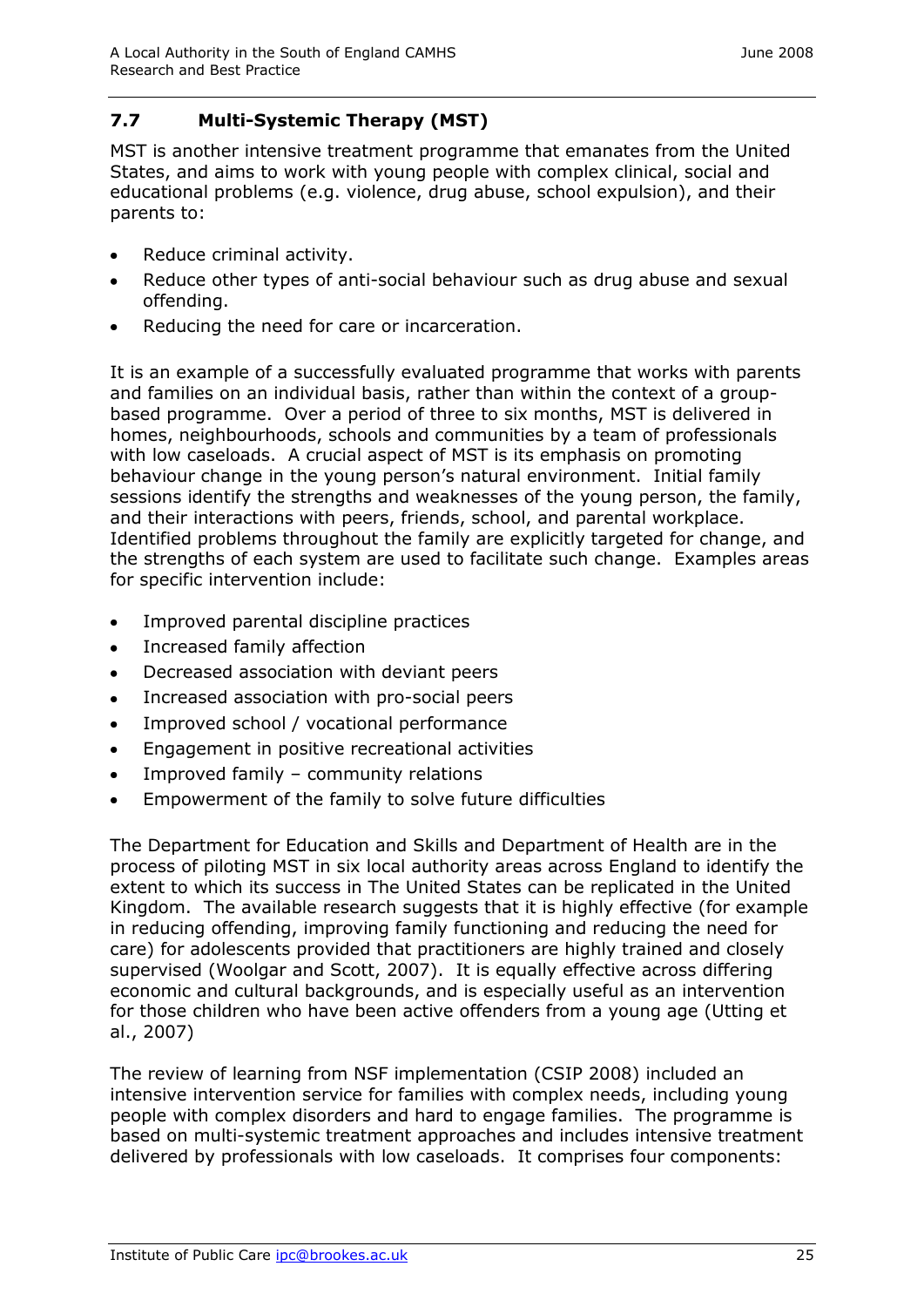- $\bullet$ An assessment strategy
- A formulation and treatment plan  $\bullet$
- Goal-setting for treatment  $\bullet$
- Evaluation at three and six months

This programme is one of the better evaluated pilots which identified that all young people presenting with violent behaviour stayed in borough, as did 4 of 6 young people with sexualised behaviour. All of the young people using the service were in school or training at the end of the intervention and evaluation period (8 of the 15 young people had been excluded from school at the commencement of the evaluation). Key learning points from the overall evaluation were:

- Key objectives can be met through the team having small caseloads, an active and assertive approach to engagement, and a resilient and tenacious approach to establishing a realistic programme of work with the family.
- A high level of clinical experience within the team is likely to be a key reason for success in engagement and outcome. No families dropped out of treatment.

The project was considered to be good value for money in that it enabled many of the young people to remain in borough (with treatment costs estimated at £20,000 per young person compared to £93,6000 average cost per annum for an out of area placement).

#### **7.8 Multidimensional Treatment Foster Care**

Closely allied to MST, this treatment is particularly relevant to young people who need to be looked after by the local authority, in many cases young people who have become looked after in their late childhood or adolescence because their families can no longer cope with their behaviour. It is also known variably as treatment foster care, therapeutic foster care and specialist or 'wrap around' foster care. Specially trained foster parents care for adolescents for between 6 and 9 months, and act as the key worker for the young person during this time. The treatment comprises different elements of individual therapy, family therapy, and close monitoring by foster carers in the home and school to take into account different problems and learning styles. There are particular features which make treatment foster care distinct from traditional foster care:

- An above-average level of support, training and remuneration of carers.  $\bullet$
- Often a teenage user group with challenging behaviour.  $\bullet$
- A coordinated method of working that aims to address behaviours in the  $\bullet$ home, school, and community.
- Clinical staff, including psychiatrists, available to support the placement.
- A specified length of stay.

The Maudsley Hospital was one of the pioneers of treatment foster care programmes, and was funded by the DfES to pilot and evaluate this approach which has been effective in the USA for looked after children aged 11-16 years. The programme works directly against known risk factors and builds resilience and is designed to reduce rejection from adults and peers. It provides a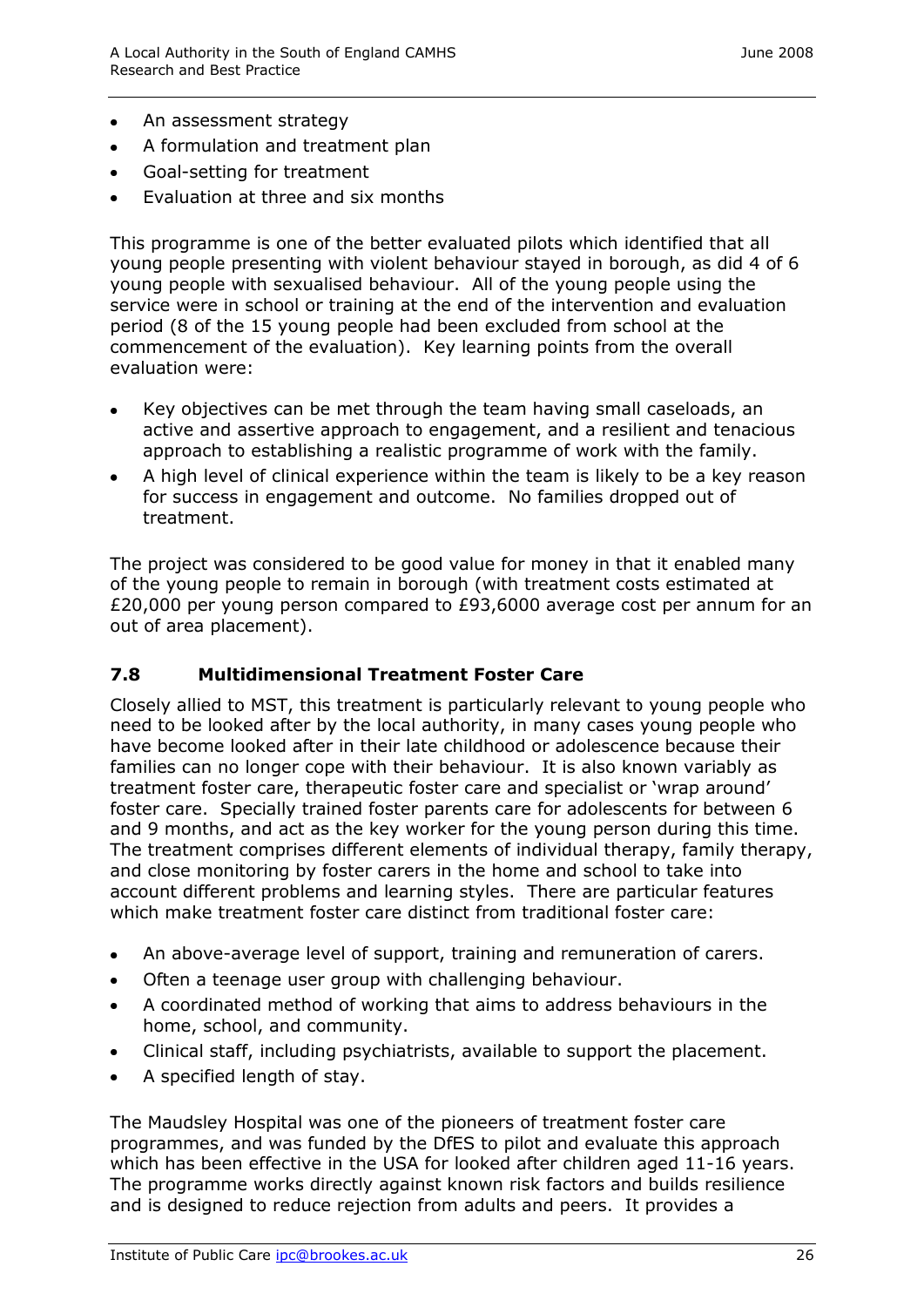wraparound multi-level programme for young people in a single placement over a 9-12 month period with a daily behavioural management programme based on social learning theory. Foster carers receive tailored training and support, and there is also a clinical team to work with the young person and the family of origin. Evaluations undertaken to date have indicated increased placement and educational stability for young people coming onto the programme for whom more conventional approaches would not offer an effective solution.

North Yorkshire is one of the nineteen councils piloting treatment foster care. Prior to the pilot, the Council had already been running a specialist fostering scheme involving full time, fee-paid foster carers. However, treatment foster care is reported to have addressed some of the weaknesses of their specialist scheme in that it provides carers with training, clinical input, and directional support.

Multidimensional Treatment Foster Care has been evaluated as effective, and is particularly promising as an intervention for children who have a history of abuse and neglect, borderline intellectual functioning, young offenders, and youths with mental health problems (Utting *et a*l., 2007). The treatment is considered to be particularly effective in reducing violent offending rates for adolescents (Woolgar and Scott, 2007).

## **7.9 Social Pedagogy Model**

This model refers to the approach taken with children in residential care in Denmark and Germany, where such children have a better quality of life and outcomes than their counterparts in the UK (it should be noted that the social contexts of these countries are quite different to the UK, and therefore it is difficult to conclude on the basis of the preceding evidence alone that the social pedagogue model is the reason for these improved outcomes). As a term, it is also used to refer to more general childcare practice in Sweden and various other European countries. In particular, it relates to the overall support for children's development, and ultimately, parents are the primary pedagogues. Social pedagogy, therefore, is pedagogy undertaken on behalf of society.

The social pedagogue works with the whole child and supports their all-round development. Having undertaken 3, 4 or even 5 year degree courses, they employ theories, professional knowledge and creative and practical skills with groups and on an individual basis. The model has parallels with therapeutic communities in the UK, such as Steiner and Montessori schools. However, the bulk of practice in the UK still tends to be more oriented towards damaged children having the most daily contact with workers with relatively poor levels of education, despite government policy to increase the numbers of graduate-level workers.

A recent study (Cameron, 2007) found that the social pedagogy model is underpinned by three principles:

- Supporting children to develop their own self in relation to others by building relationships and attachments
- Meeting the holistic needs of individuals
- An attachment to an adult to provide emotional security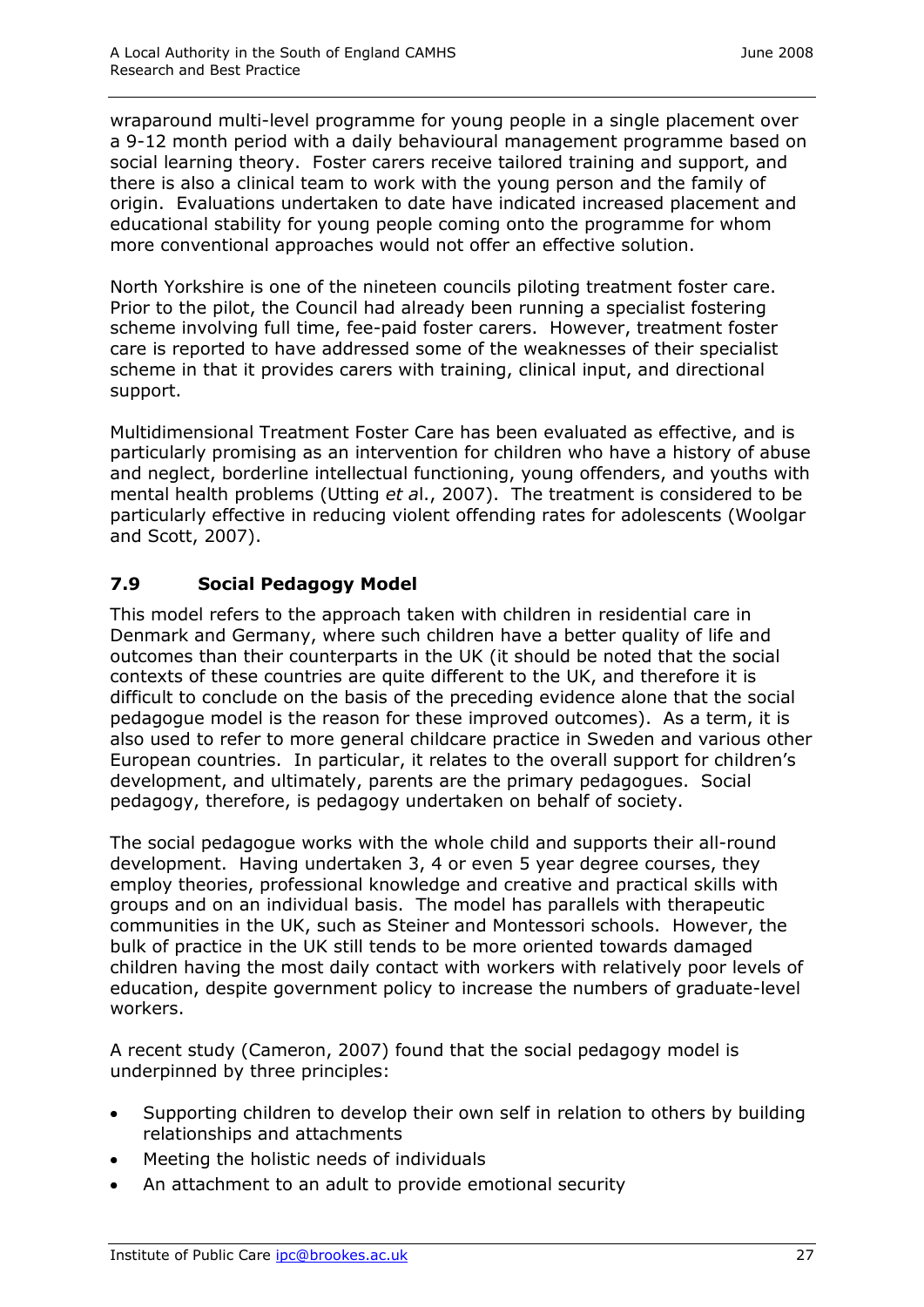These principles echo the domains in which resilience can be promoted which were listed above, offering the potential to prevent the development of challenging behaviour in looked after children, a group which has high prevalence of conduct disorder problems. Also, the study highlights the similarities between these principles and those outlined in the *Care Matters* green paper.

A possible response to this model in a UK setting might involve linking a higher education institution with children's sector employees in a particular area in order to develop pedagogic practice. This would focus on the theories of practice, and the teaching of 'being together', learning and working in groups, sharing 'life space', and 'being present for children'. Potentially, groups of staff, or particular suitable individuals could be encouraged and financed to study at foundation degree level and beyond. Training sessions for staff groups could be provided by pedagogy-informed bespoke consultancy from the higher education institution. This could be enhanced by a study tour of pedagogic projects in another country. Thus, a more generalist, harmonised, approach to the training of the children's workforce would be taken, with workers sharing common values, theoretic understandings, skills and practice principles. This could be enhanced with workers taking specialist options to further the objectives in their respective disciplines (Petrie *et a*l., 2005).

The social pedagogy form of practice is becoming increasingly appropriate in England as a result of many recent changes to the structure and practice of the children's workforce, the drivers of which were detailed above. Increasingly, children are being viewed as individuals, rather than problems to be managed, and organisational barriers are being reshaped across agencies and workforces. The appropriateness of this approach to the UK is enhanced by the newly developed guidance referred to above, which particularly emphasises the need to reduce the gap in outcomes between looked after children and others, and by the imminent publication by the DCSF of Building Brighter Futures: next steps for the children's workforce action plan, which will detail how integrated professional working will take place through Children's Trusts.

## **7.10 Combination Treatments**

As evidenced by some of the multi-component interventions illustrated above, the research suggests that combination treatments aiming to influence child, family, and widerbased community issues produce better outcomes than just a single treatment component.

For example, combining parent training with a child training component produces lasting improvements for children with ODD, although these improvements do not always generalise to the school setting. However, there is some evidence to suggest that adding in a teacher training component does improve child behaviour in the school setting, at least in the short term. Equally, combining child and teacher training only is effective, but the improvements in problem behaviours do not generalize to the home setting. For parents experiencing stressful life events, such as divorce or bereavement, combining a problem solving component with parent training produces greater improvements than parent training alone, although does not necessarily reduce stress levels (Woolgar and Scott, 2005).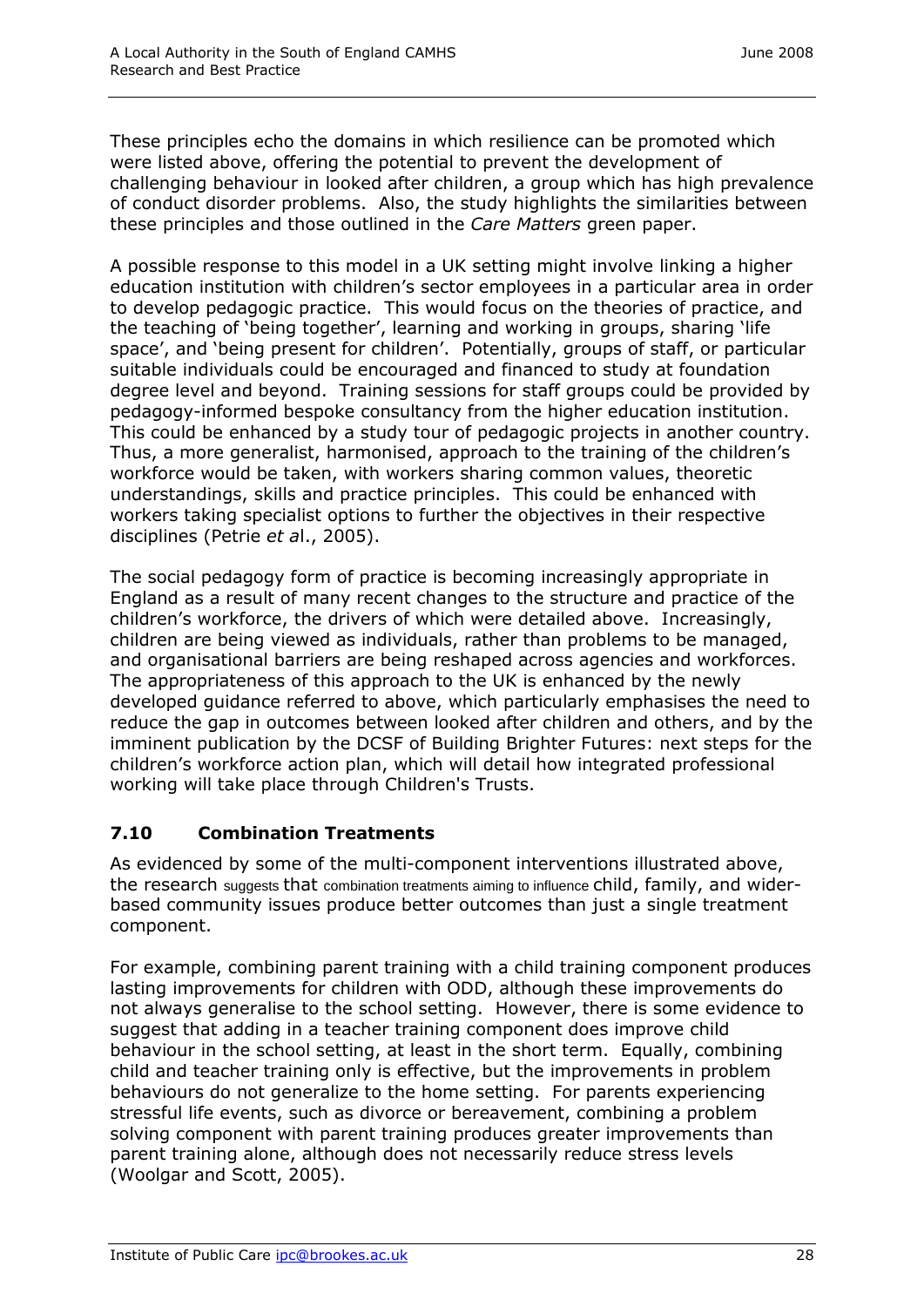In addition to MST and other such treatments, research indicates that interventions targeting other poor outcomes, such as substance misuse can also impact on the behaviour of young people. For example, early targeted intervention aimed at strengthen families to prevent or reduce substance misuse in the USA has resulted in reducing the prevalence of conduct related problem behaviours, which are lasting in their effects. This is a promising approach, and there is further support for combining a parent-based approach with broader, school-based prevention approaches (Joughin and Morley, 2007).

**A team in South Tyneside** brings together staff from the youth service, Connexions, youth offending service, substance misuse, looked after children, children with disabilities, Sure Start, CAMHS, the children's fund, the behaviour improvement programme, schools and staff involved in CAF, the lead professional and information sharing. Identified gaps in engagement between agencies lead to involvement of CAMHS, health, and school staff initially in the substance misuse assessments and panels, and youth inclusion and support panels. The intention is to create a new comprehensive panel, and to allow self-referral to the new panel through proactive identification and support.

In Sefton, CAMHS has provided training for the Lead Behaviour Professional who works in school with the collaboration of social care and educational psychology services around child protection issues, working with families, parenting courses and identifying needs as social as well as educational. Additionally, educational psychology services undertook training around managing challenging behaviours and emotional literacy. A Behaviour and Education Support Team across all 22 schools in the area has been created and Home/School Liaison Workers have been employed. There is also a Learning Development Manager who runs provision for excluded children. This has resulted in improving attendance rates and a reduction in exclusions.

# **7.11 Interventions specific to girls**

A recent comprehensive review on behalf of the Research in Practice organisation into conduct disorder in older children examined gender differences specifically and noted that although it is well established that conduct disorder is three to four times more common in boys, there is 'very little evidence to guide practice on interventions for girls' (Joughin and Morley, 2007; q.4). A comprehensive scoping review of research into antisocial personality disorder that included conduct problems undertaken for the Home Office offers further evidence that the existence and nature of gender differences are well-established, but that antisocial behaviour (and associated conduct problems) in girls is a 'relatively under-studied area', and that there is 'still much that needs to be researched', despite increasing academic interest (Morgan and Hagell, 2001). Visser, (2003) studying challenging behaviour in education, notes that 'very little has been published' on gender specific treatment and approaches, and that there are 'no clear answers' to the question 'what is effective for girls?' (p.63). The existence of gender differences and the dearth of understanding of the processes underlying these differences and ways to address them is further backed by a recent international expert paper on child and adolescent antisocial behaviour produced by the NHS Forensic Mental Health Programme. It notes that 'little is known why this trend [in differences] has occurred' and 'research is lagging behind' with regard to girls' problematic behaviour and its relationship to difficulties experienced in adulthood (Bailey *et al.* ,2007).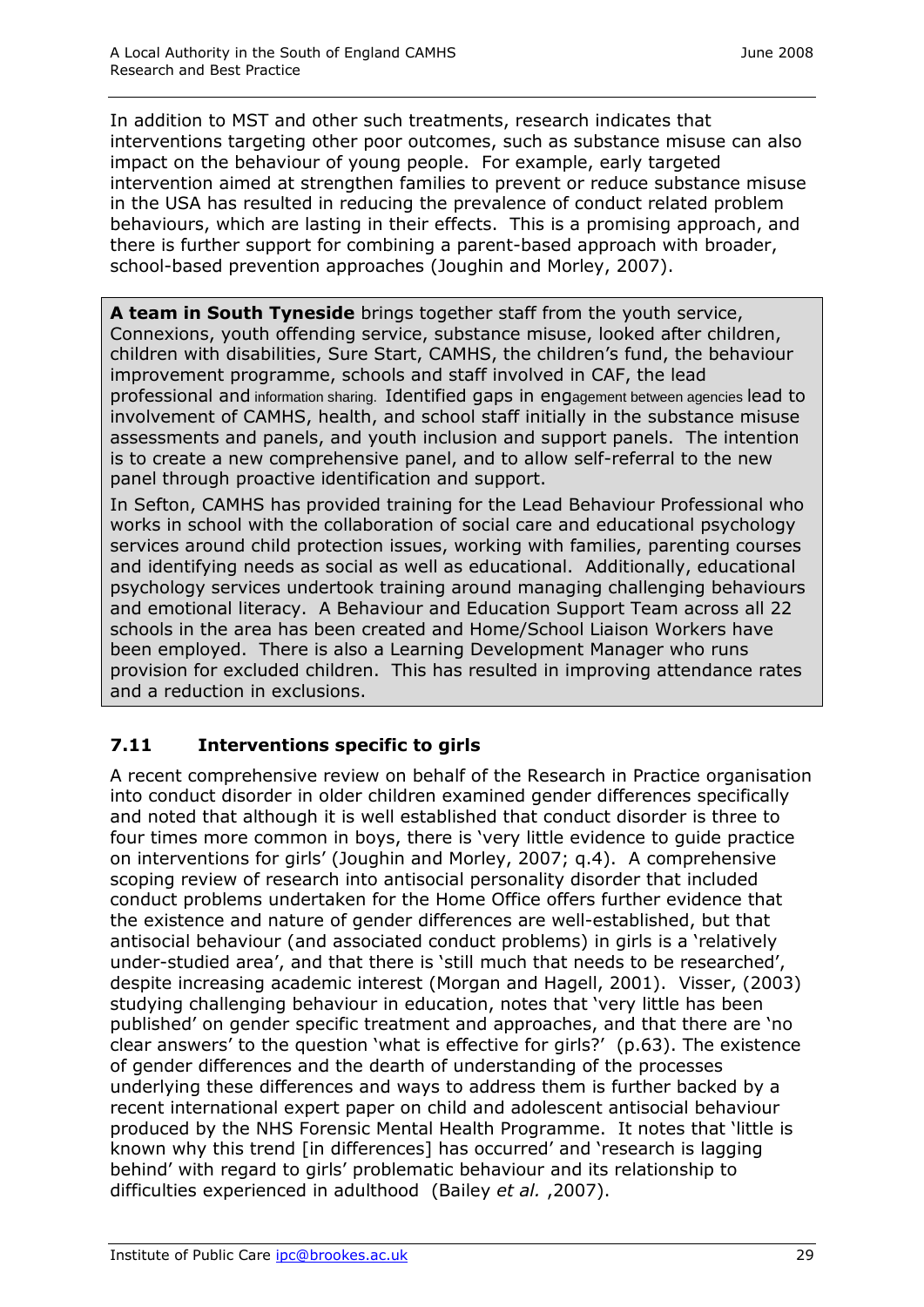What is known can be summarised as follows:

- Boys become increasingly more aggressive during primary school years, but gender differences start to diminish in adolescence.
- Girls develop late-onset non-aggressive conduct problems at a greater rate than boys.
- Girls have greater likelihood of developing co-morbid symptoms (particularly ADHD; also problems with drug misuse and teenage pregnancy) and internalising disorders (particularly anxiety and depression -(Loebler, 2000))
- Girls tend to exhibit more covert behaviours (Loebler, 2000).  $\bullet$
- Girls with co morbid ADHD tend to have more persistent CD.
- Girls appear to be more vulnerable to informal and unofficial school exclusions, and the invisibility of girls' problems can have serious consequences for their ability to get help.

Although there is little formal research, many explanations for the existence of these differences have been offered. Socio-cultural explanations have included observations that in the West, as in most countries, girls are socialised differently from boys. Right from infancy males are played with more vigorously than girls, are allowed to engage in more active play, and have behavioural patterns that are tolerated differently when they occur than if they occur in females. Research seems to indicate that only one factor accounts for the difference in how fathers parent children as opposed to mothers-the amount of physical play they engage in with their children. Fathers tend to play more vigorously with children than mothers, and play more vigorously with their male children then their female children. This implies that boys are therefore more likely from a cultural perspective to acquire problems with aggressive conduct problems.

Furthermore, since there is no generally agreed definition of what constitutes challenging behaviour, it follows that there can be great variation in what is identified as challenging, by whom it is identified, and from whom it is manifested. All behaviour is relative to a context be it social, environmental, cultural, or historical. What is challenging in one context can be perceived as quite normal in another. The contextual nature of human behaviour makes it difficult to be certain what is appropriate or inappropriate (Carey, 2007). The implication is that girls' behaviour is perceived differently from boys' behaviour by observers (including themselves) and thus they might be rated differently in the diagnostic process for conduct disorder, with the consequence that the observed gender differences are generated.

There are also biological explanations offered for gender differences in challenging behaviour. There is research that seems to indicate that the male sex hormone plays a role in the development of aggressive behaviour in boys. A definitive answer to these contrasting explanations and their interaction in these gender issues has yet to be arrived at.

It was noted in the first paper produced by IPC on conduct disorder that expert opinion in a variety of fields and national contexts agree that interventions more generally should be tailored to the specific functional impairments of each individual, and their circumstances. This is to be understood as comprising the domains of their family, their schooling and community, their peers and their age. It can therefore be concluded that, despite a lack of definitive answers as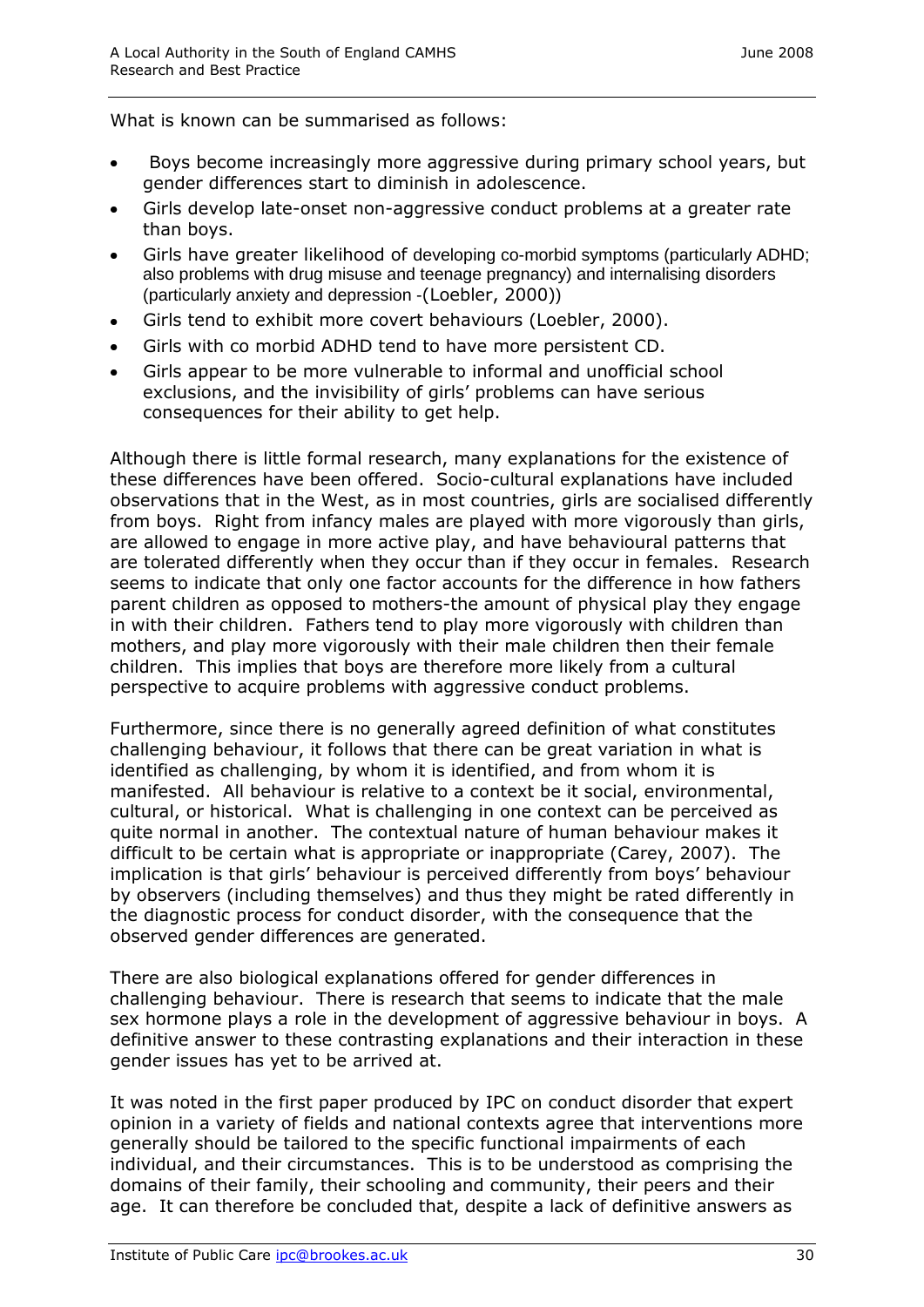to what works specifically for girls, interventions in each of the above domains could be tailored to take into account the tendencies highlighted above.

In light of this conclusion, it is worth noting that there is evidence to suggest that particular problems may arise for authorities seeking to intervene in the peer, school and community domains for girls with conduct problems in ensuring that they have a suitable peer group. This problem is most likely to arise if they attend a 'mixed' EBD school where there are often gender imbalances (Visser, 2003), or if they are placed in a mainstream school with poor gender ratios, mostly likely to occur in under-performing schools serving socio-economically deprived communities. Also in the domain of schools, communities and/or peers, individual education and/or care plans that address both the pupil's short and long-term affective and educational needs are likely to be useful, particularly those which allow space and time for *respite, relationships* and *resignification* (Visser, 2003). Time for talking and listening in one-to-one and small group situations might also be particularly appropriate for those with co-morbid anxiety problems.

#### **7.12 Intervention principles**

Scott has identified some key principles for intervening with children and young people with conduct disorders, and their carers as follows:

- Engage the family using practical measures, such as help with travel, childcare and providing sessions in the evenings, and ensure the therapist clearly understands their viewpoint, and builds a good quality alliance.
- Select the treatment and who should deliver it so that interventions  $\bullet$ specifically address each context.
- Develop strengths by encouraging abilities and prosocial activities.  $\bullet$
- Treat co morbid conditions, particularly depression, ADHD and post traumatic  $\bullet$ stress disorder.
- Promote social and scholastic learning, so that positive behaviours are taught.
- Use guidelines, such as NICE (2006).
- Treat the child in their natural environment so that gains are maintained.

(Scott 2008)

Services provided need to be flexible and innovative in order to reach young people, with a diverse range of venues and styles of service to reflect the differing needs of the individual and nature of their conduct-disordered difficulties. On a practical level, it can be helpful to combine CAMHS with others services aimed at young people such as general medical and sexual healthcare, and to provide drop-in, 'un-badged', or telephone access to services. At a social and psychological level, it is critical that both children and parents are made aware of the nature of conduct disorder as treatable to reduce the construction of negative stereotypes which act as barriers to treatment. Confidentiality and support also needs to be maintained through treatment, combined with communication about what can realistically be provided by CAMHS and realistically achieved (BMA, 2006).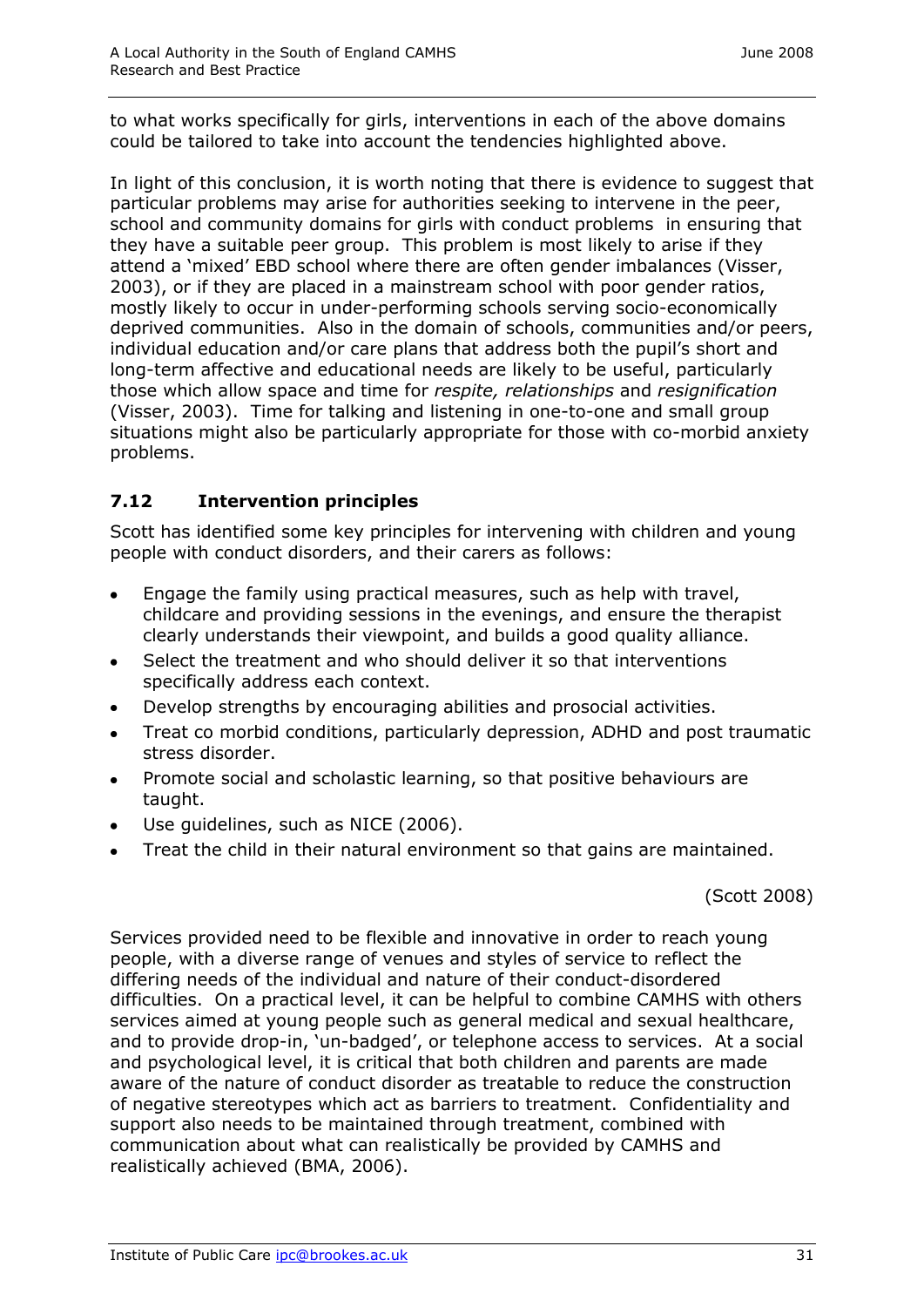#### **8 Care pathways**

Research in both medical and social intervention settings has demonstrated the value of developing clear and if possible multi-disciplinary care pathways for services to particular groups of the population who require treatment or intervention from public care services.

Multi disciplinary care pathways are currently being developed from within a range of policy domains, as a result of various national drivers. These include:

- Every Child Matters, 2004, specifying five outcomes for children  $\bullet$
- The Children Act, 2004, creating a legal duty for agencies to work in  $\bullet$ partnership i.e. creating Children's' Trust arrangements
- National Service Framework for Children, Young People and Maternity Services, 2004, specifying 11 standards
- CAMHS NSF Standard and Public Service Agreement
- Common Assessment Framework, 2005, for all children's services  $\bullet$
- The Children and Young Peoples' Plan, a requirement for all local authorities  $\bullet$
- Joint Area Reviews, assessing how well local services work together  $\bullet$
- Youth Matters: Next Steps, 2006, increasing funding and young people's  $\bullet$ voice
- RESPECT Agenda, 2006, an Action Plan with six main strands covering  $\bullet$ individuals, families and communities
- Revised National Outcomes Framework, April 2008, new guidance for inter agency cooperation to guide children's trusts over the next 10 years

The recently published guidance on children's trusts (DCSF 2008) states that:

*"There should be clear processes and pathways for engaging and working with more specialist services where additional needs are identified, and accessible multi-agency arrangements for allocating resource and delivering joined up services to address these needs".*

The national review of NSF standards implementation relating to psychological well being and mental health (CSIP 2008) reported that poorly cited care pathways is a significant factor in children and young people experiencing difficulties in accessing CAMHS.

An example care pathway is for ADHD. This pathway was developed in response to the need for multi-disciplinary input into the diagnosis and management of the disorder in Cheshire, and is based on nationally accepted quality standards. The pathway starts with teacher identification of possible ADHD and completion of an initial assessment in the form of questionnaires for the teacher and parents. The initial assessment is forwarded to a specified arm of the CAMH service to complete a more in-depth assessment where required. The pathway includes prompts to consider a range of interventions and settings, including family and school-based. It also addresses the importance of the wider-school context by ensuring not only that schools are informed of the diagnosis, but also that they are prompted to take advantage of wider training and interventions offered by the CAMH service. All child-related documentation, including the community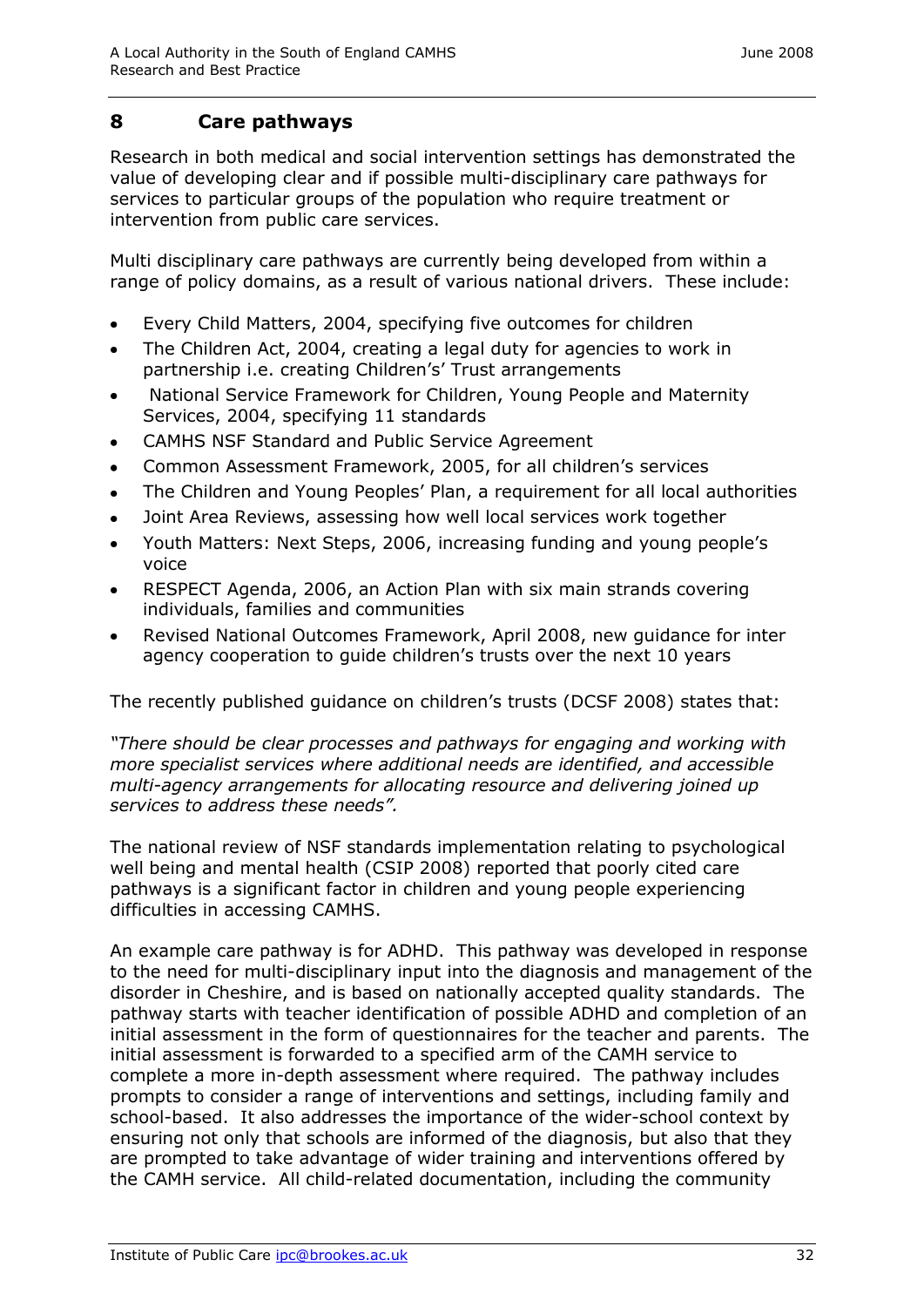clinic, psychiatric review, parent and school questionnaires and growth charts are contained in a parent-held record.

Sheffield is also in the process of developing an early intervention care pathway for younger children experiencing behavioural problems with the aim of ensuring improved co-ordination at Tiers 1 and 2, and appropriate referral to Tier 3 services (CSIP 2008).

For the purposes of this project, IPC has attempted to identify a pre-existing care pathway for:

- Younger children with early onset conduct disorder; and
- Older children and young people with late onset conduct disorder or severe challenging behaviour (with a distinction between girls and boys perhaps).

As there does not appear to be a pre-existing care pathway of this nature, it is likely that, in seeking to establish new ways of working with children with conduct disorder and their families, A local authority in the South of England will have to develop a 'for purpose' pathway of its own. This might include any or all of the following elements:

- An indication of the key stages of the journey through care services, from the child and family perspective (from identification through care planning, intervention, and review).
- A set of standards that show the minimum requirements to deliver effective services to children and young people across the pathway.
- Supplementary tools to support effective interventions throughout the pathway, for example:
	- A tool to support the early identification of potential conduct disorder or  $\bullet$ severe challenging behaviour in schools and other settings.
	- A decision support tool for use in care planning and in managing interventions to ensure evidence based practice across these key stages of the pathway.
	- Guidance on child and family engagement techniques.

#### **Institute of Public Care June 2008**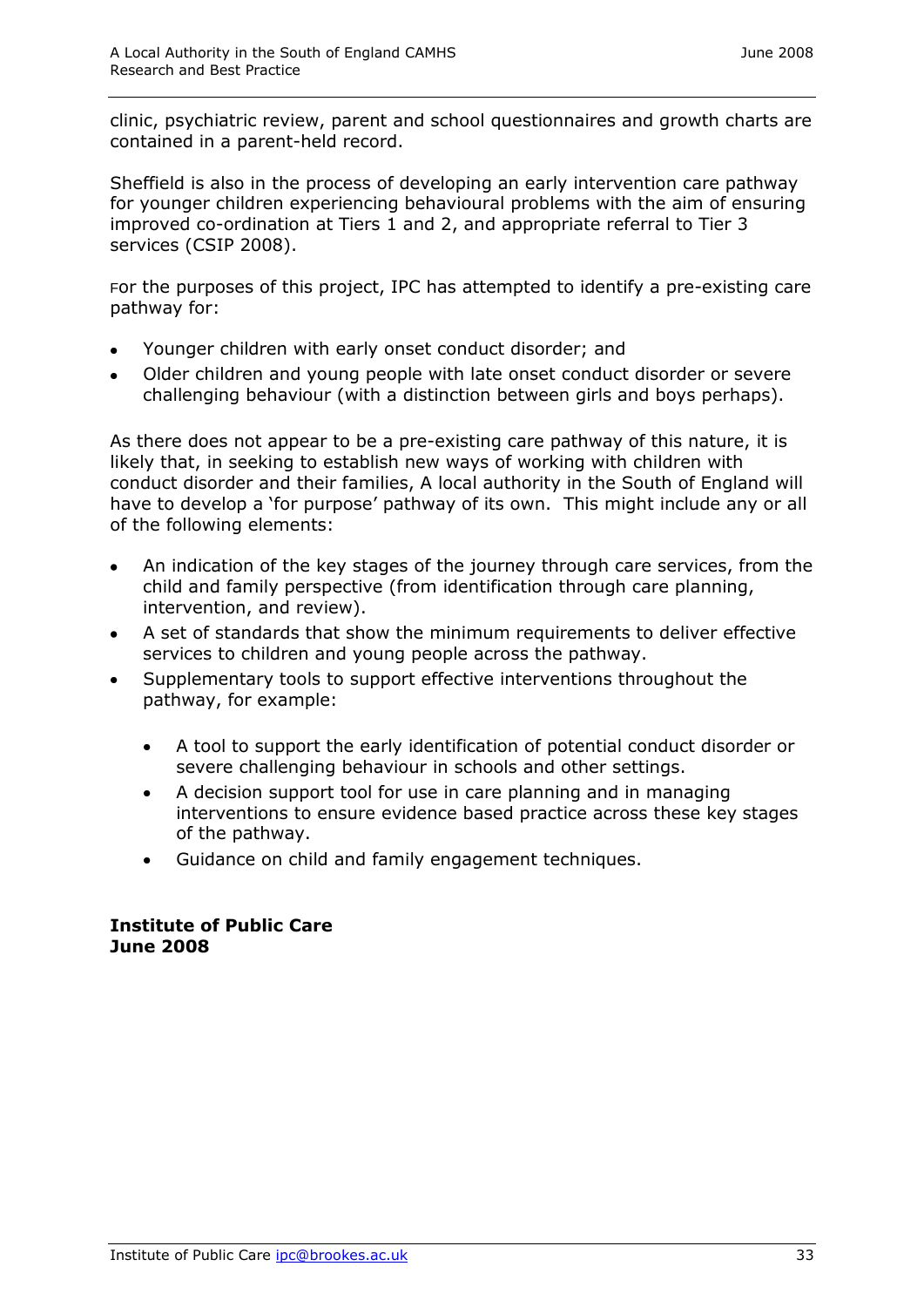## **9 References**

Anderson, L., Vostansis, P. and Spencer, N. (2004) Health Needs of Young Offenders *Journal of Child Health Care* 8(2):149-164

Appleby, Shribman, S. and Einstadt, N. (2006) *Promoting the mental health and psychological wellbeing of children, young people. Report on the implementation of standard 9 of the National Service Framework for Children, Young People and Maternity Services* Every Child Matters:6974

Collishaw, S., Maughan, B. Goodman, R. and Pickles, A. (2004) Time trends in adolescent mental health Journal of Child Psychology and Psychiatry 24(8): 1350-1362

Connor, D., Ford, J., Albert, D. and Doerfler, L. (2007) Conduct Disorder Subtype and Co morbidity Annals of Clinical Psychiatry 19(3) 161-168(8)

Davis, C., Martin, G., Kosky, R. and O'Hanlon, A. (2000) early intervention in the mental health of young people – literature review Adelaide: The Australian Early Intervention Network

Didock, N. and Cheshire, R. (2005) *Developing the evidence base: young people with substance misuse problems* London: Addaction/Turning Point

Emond, A., Ormel, J., Veenstra, R. and Oldehinkel, A. (2007) Preschool Behavioural and Social-Cognitive Problems as Predictors of (Pre)adolescent Disruptive Behaviour

Fongay P and Kurtz A (2002) What Works for Whom? A Critical Review of Treatments for Children and Adolescents

Ford, T., Vostansis, P., Meltzer, H. and Goodman, R. (2007) Psychiatric Disorder among British Children looked after by local authorities: comparison with children living in private households The British Journal of Psychiatry 190: 319-325 George, D. (2007) Diagnosis and Management of conduct disorders-An audit of the current clinical practice – NICE 102 *Royal College of Psychiatrists Northern and Yorkshire Trainee Presentations*

Goodman, R. and Scott, S. (1999) Comparing the Strengths and Difficulties Questionnaire and the Child Behaviour Checklist: Is Small beautiful? *Journal of Abnormal Child Psychology* 27(1)17-24

Green, H., McGinnity, A., Meltzer, H. , Ford, T and Goodman, R. (2004) *Mental Health of children and young people in Great Britain*, 2004 London: Palgrave Macmillan

Harrington, R, Peters, S., Green, J. Byford, S., Woods, J. and McGowan, R. (2000) Randomised comparison of the effectiveness and cost of community and hospital based mental health services for children with behavioural disorders *British Medical Journal* 321:1047-1050

Hasnie, B. (2007) Anti social adolescents conduct disorder: a review *Community Practitioner: Clinical Update* 80(7)

Joughin, C and Morley, D. (2007) *Conduct Disorder in older children and young people: research messages for practice problems* The Dartington Trust: Research in Practice

Meltzer, H., Gatward, R. Corbin, T., Goodman, R. and Ford, T. (2004) Persistence, onset and risk factors and outcomes of childhood mental health *Office of National Statistics*

Mental Health Foundation (2005) *DfES/HM Treasury Joint Policy Review on Children and Young People: Call for Evidence*